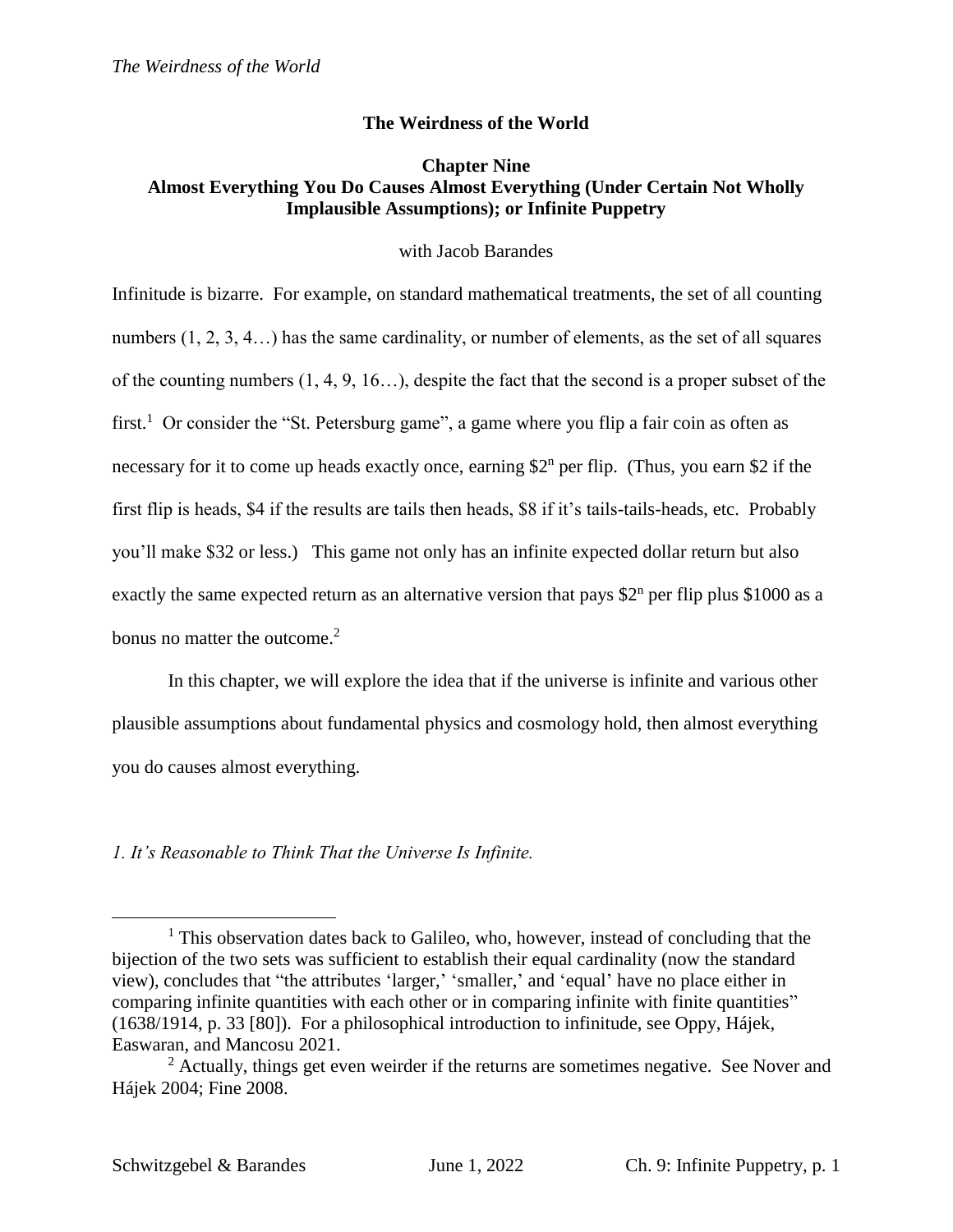On recent estimates, the observable universe – the portion of the universe that we can detect through our telescopes – extends about 47 billion light years in every direction.<sup>3</sup> But the limit of what we can see is one thing, and the limit of what exists is quite another. It would be remarkable if the universe stopped *exactly* at the edge of what we can see. For one thing, that would place us, surprisingly and un-Copernicanly, precisely at the center.

But even granting that the universe is likely to be larger than 47 billion light years in radius, it doesn't follow that it's infinite. It might be finite. But if it's finite, then one of two things should be true: Either the universe should have a boundary or edge, or it should have a *closed topology*.

It's not absurd to think that the universe might have an edge. Theoretical cosmologists routinely consider hypothetical finite universes with boundaries at which space comes to a sudden end. However, such universes require making additional cosmological assumptions for which there is no direct support – assumptions about the conditions, if any, under which those boundaries might change, and assumptions about what would happen to objects or light rays that reach those boundaries.

It's also not absurd to think that the universe might have a closed topology. By this we mean that over distances too large for us to see, space essentially repeats, so that a particle or signal that traveled far enough would eventually come back around to the spatial region from which it began – like how when Pac-Man exists one side of the TV screen, he re-emerges from the other side. However, there is currently no evidence that the universe has a closed topology.<sup>4</sup>

 $3$  Gott et al. 2005.

<sup>&</sup>lt;sup>4</sup> The connection between topology and local geometrical notions like spatial curvature is subtle. If the curvature of space turns out to be negative on large scales, then that would preclude the universe from having a closed topology. By contrast, if the curvature of space is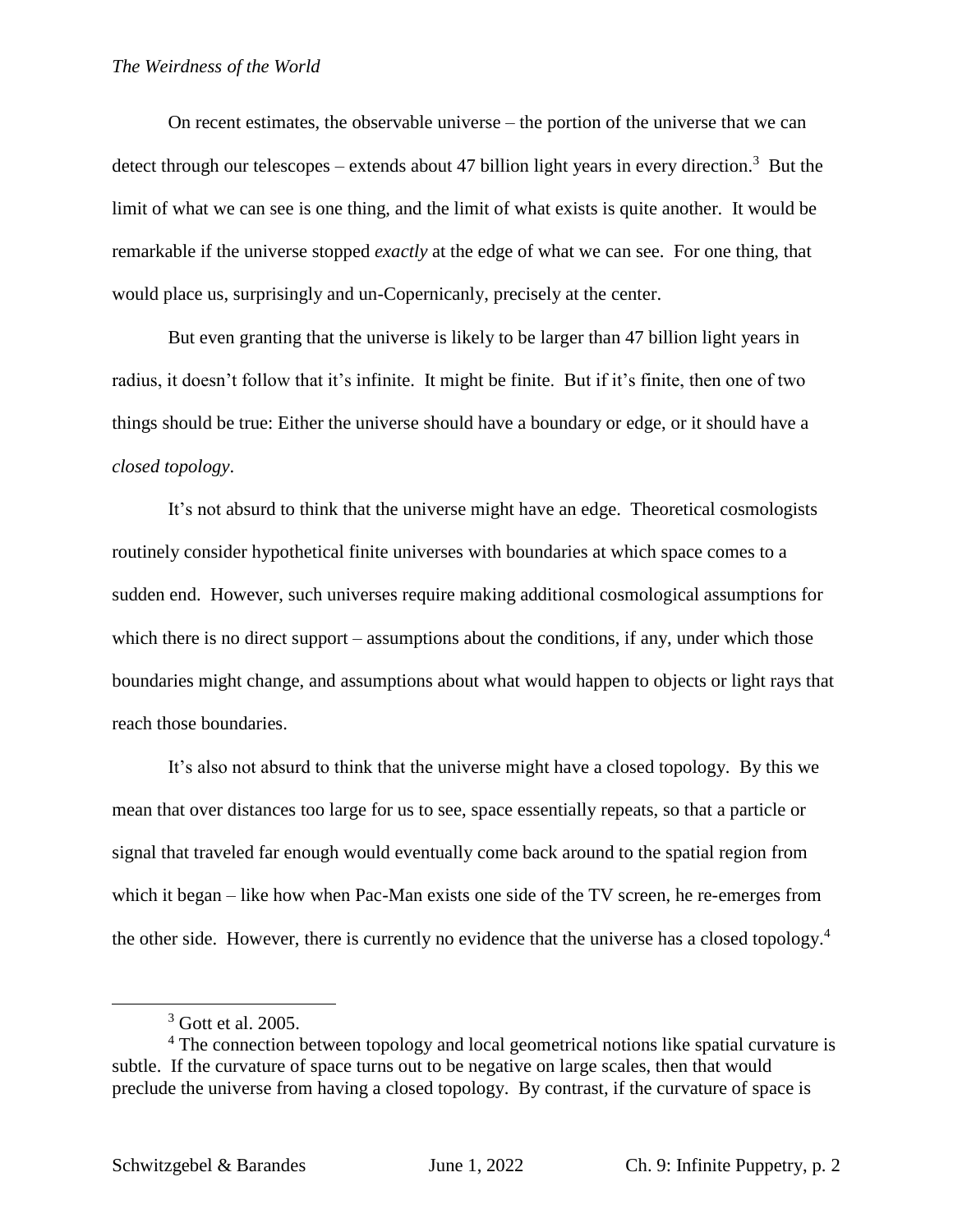Leading cosmologists, including Alex Vilenkin, Max Tegmark, and Andre Linde, have argued that spatial infinitude is the natural consequence of the best current theories of cosmic inflation.<sup>5</sup> Given that, plus the absence of evidence for an edge or closed topology, infinitude seems a reasonable default view, and we will assume it for the remainder of this chapter. The mere 47 billion light years we can see is the tiniest speck of a smidgen of a drop in an endless expanse.

# *2. It Is Reasonable to Think That If the Universe Is Infinite, We Stand in Both Spacelike and Timelike Relation to Infinitely Many Sibling Galaxies.*

Let's call any galaxy with stars, planets, and laws of nature like our own a *sibling galaxy.* Exactly how similar a galaxy must be to qualify as a sibling we will leave unspecified, but we don't intend high similarity. Andromeda is sibling enough, as are probably most of the other hundreds of billions of ordinary galaxies we can currently see.

The finiteness of the speed of light means that when we look at these faraway galaxies, we see them as they were during earlier periods in the universe's history. Taking this time delay into account, the laws of nature don't appear to differ in regions of the observable universe that are remote from us. Likewise, galaxies don't appear to be rarer or differently structured in one direction or another. Every direction we look, we see more or less the same stuff. These observations help motivate the Copernican Principle, which is the working hypothesis that our position in the universe is not special or unusual – not the exact center, for example, and not the

positive on large scales, then the magnitude of that curvature would naturally pick out a specific periodicity distance. The best estimates of the large-scale curvature of space are that it's approximately zero (Planck Collaboration 2014),

<sup>5</sup> Vilenkin 2006; Tegmark 2007; Linde 2015/2017.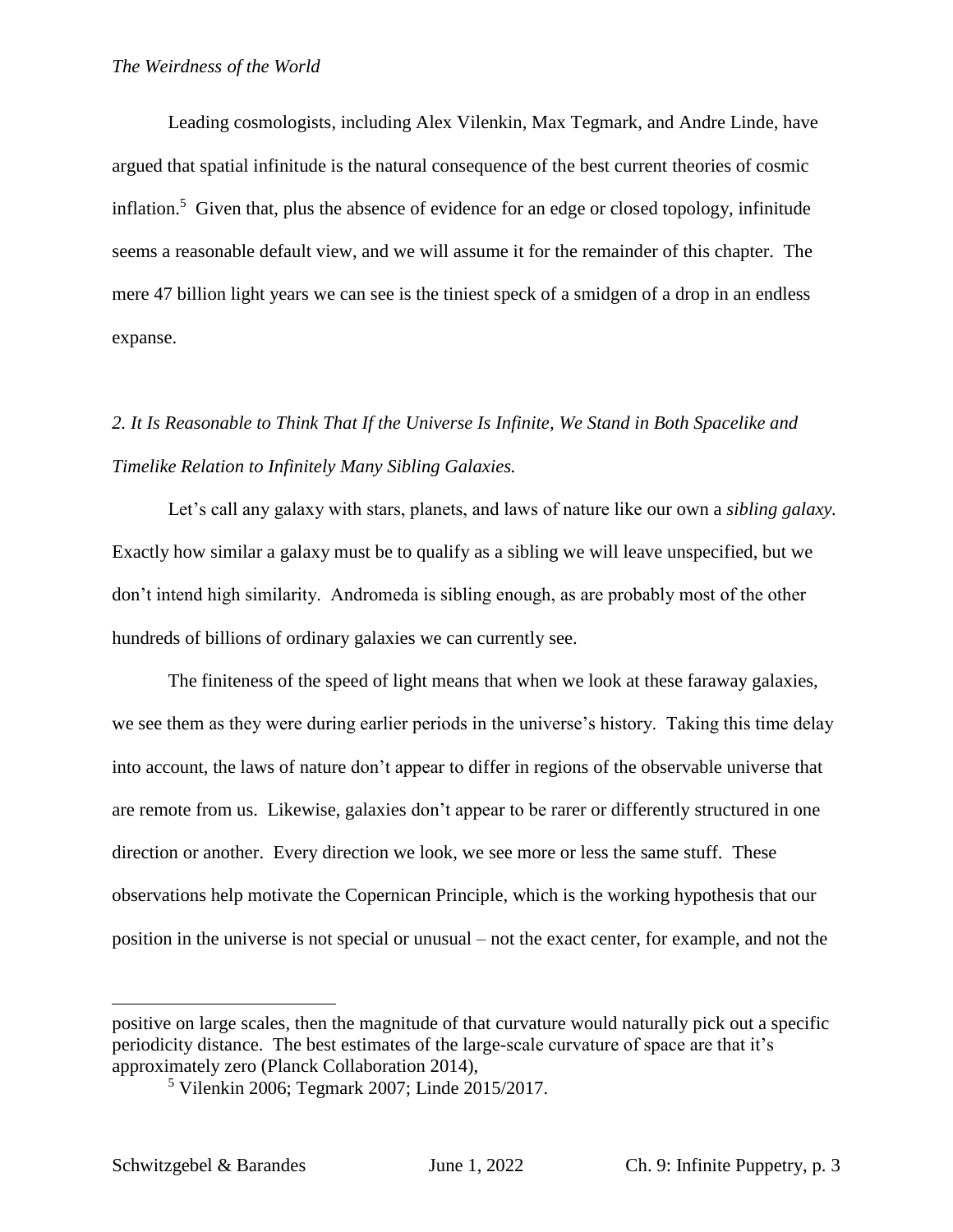one weird place that happens to have a galaxy operating by special laws that don't hold elsewhere.<sup>6</sup>

Still, our observable universe might be an atypical region of an infinite universe. Possibly, somewhere beyond what we can see, different forms of elementary matter might follow different laws of physics. Maybe the gravitational constant is a little different. Maybe there are different types of fundamental particles. Even more radically, other regions might not consist of three-dimensional space in the form we know it. Some versions of string theory and inflationary cosmology predict exactly such variability.<sup>7</sup> But even if our region is in some respects unusual, it might be common enough that there are infinitely many other regions similar to it – even if just one region in  $10^{500}$ . Again, this is a fairly standard view among speculative cosmologists, which comports well with straightforward interpretations of leading cosmological theories. One can hardly be certain, of course. Maybe we're just in a uniquely interesting spot! But for purposes of this chapter, we are going to assume that's not the case. In the endless cosmos, infinitely many regions resemble ours, with three spatial dimensions, particles that obey approximately the "Standard Model" of particle physics, and cluster upon cluster of sibling galaxies.

Under the assumptions so far, the Copernican Principle suggests that there are infinitely many sibling galaxies in a *spacelike* relationship with us, meaning that they exist in places that are not reachable from our galaxy even by photons traveling at the speed of light. However, for the causal relationships we'd like to explore, we need to assume a bit more than this. We will also need it to be the case that there are infinitely many sibling galaxies in a *timelike* relationship

<sup>6</sup> One constraint on the Copernican Principle is the Anthropic Principle: Whatever region we occupy must be capable of supporting cosmological observers like us. Even if such regions are rare, we should we unsurprised to be in one. See Barrow and Tipler 1986; Peacock 1998.

<sup>7</sup> Linde 2015/2017.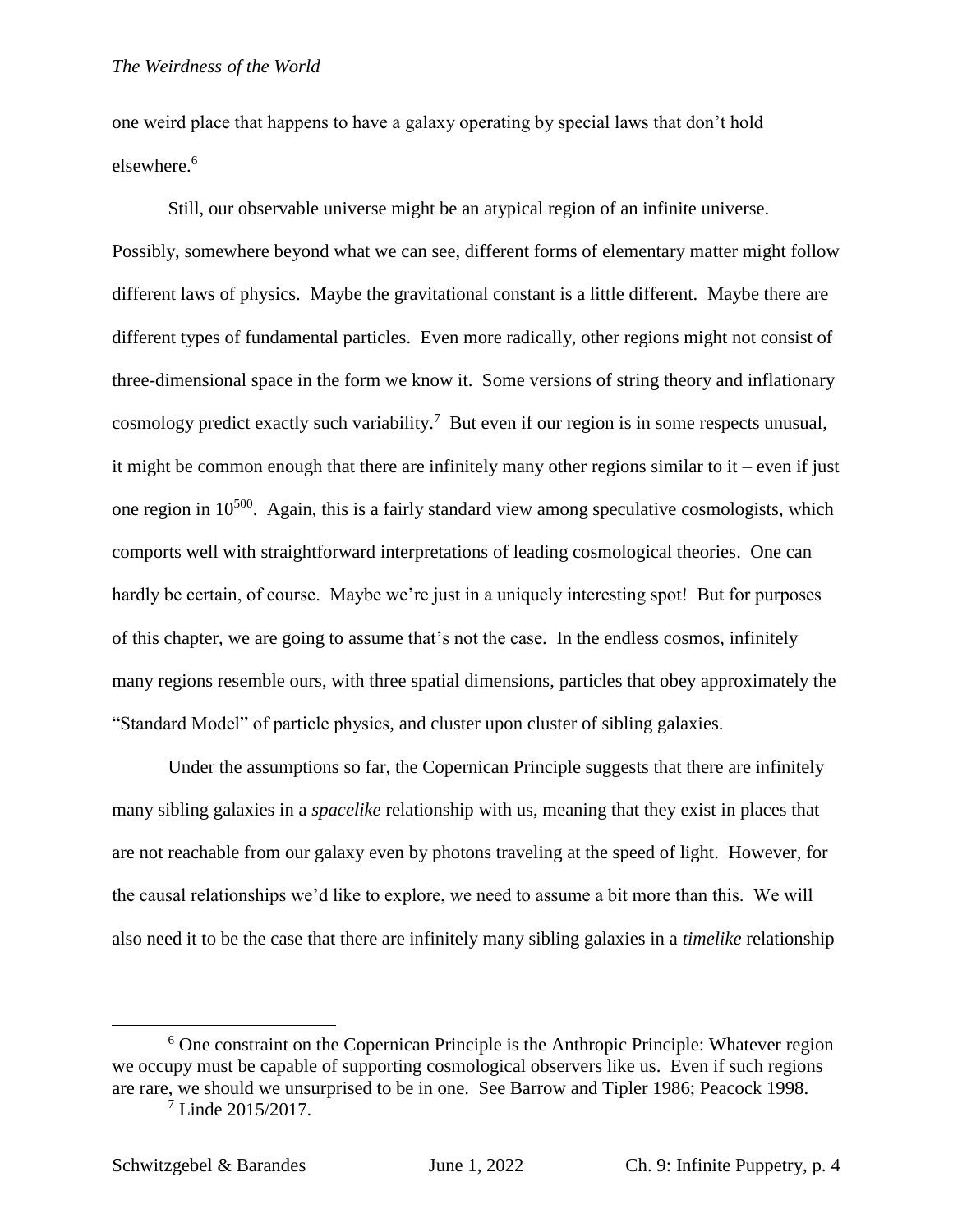to us – that is, existing in the future in locations that are, at least in principle, reachable by particles originating in our galaxy. And this requires thinking about heat death.

Stars have finite lifetimes. If standard physical theory is correct, then ultimately all the stars we can currently see will burn out. Some of those burned-out stars will contribute to future generations of stars, which will, in turn, burn out. Other stars will become black holes, but then those black holes also will eventually dissipate (through Hawking radiation).<sup>8</sup> Given enough time, assuming that the laws of physics as we understand them continue to hold, and assuming things don't recollapse in a "Big Crunch" in the distant future, the standard view is that everything we presently see will inevitably enter a thin, boring, high-entropy state near equilibrium – heat death.

But what happens *after* heat death? This is of course even more remote and less testable than the question of whether heat death is inevitable. But we can speculate based on currently standard assumptions – and why not speculate? After all, we're weird philosophers. If anyone has license to speculate, it's us! Let's think as reasonably as we can about this. So here's our best guess, based on standard theory, from Ludwig Boltzmann – recall the "Boltzmann brains" of Chapter  $4$  – through at least some time slices of Sean Carroll.<sup>9</sup>

For purposes of this argument, we will assume that the famously probabilistic behavior of quantum systems is intrinsic to the systems themselves, persisting post heat-death and not requiring external observers carrying out measurements. This is consistent with most current approaches to quantum theory (including most many-worlds approaches, objective-collapse

<sup>8</sup> Hawking 1974.

<sup>9</sup> Boltzmann 1895, 1897; Carroll 2010; Aguirre, Carroll, and Johnson 2012.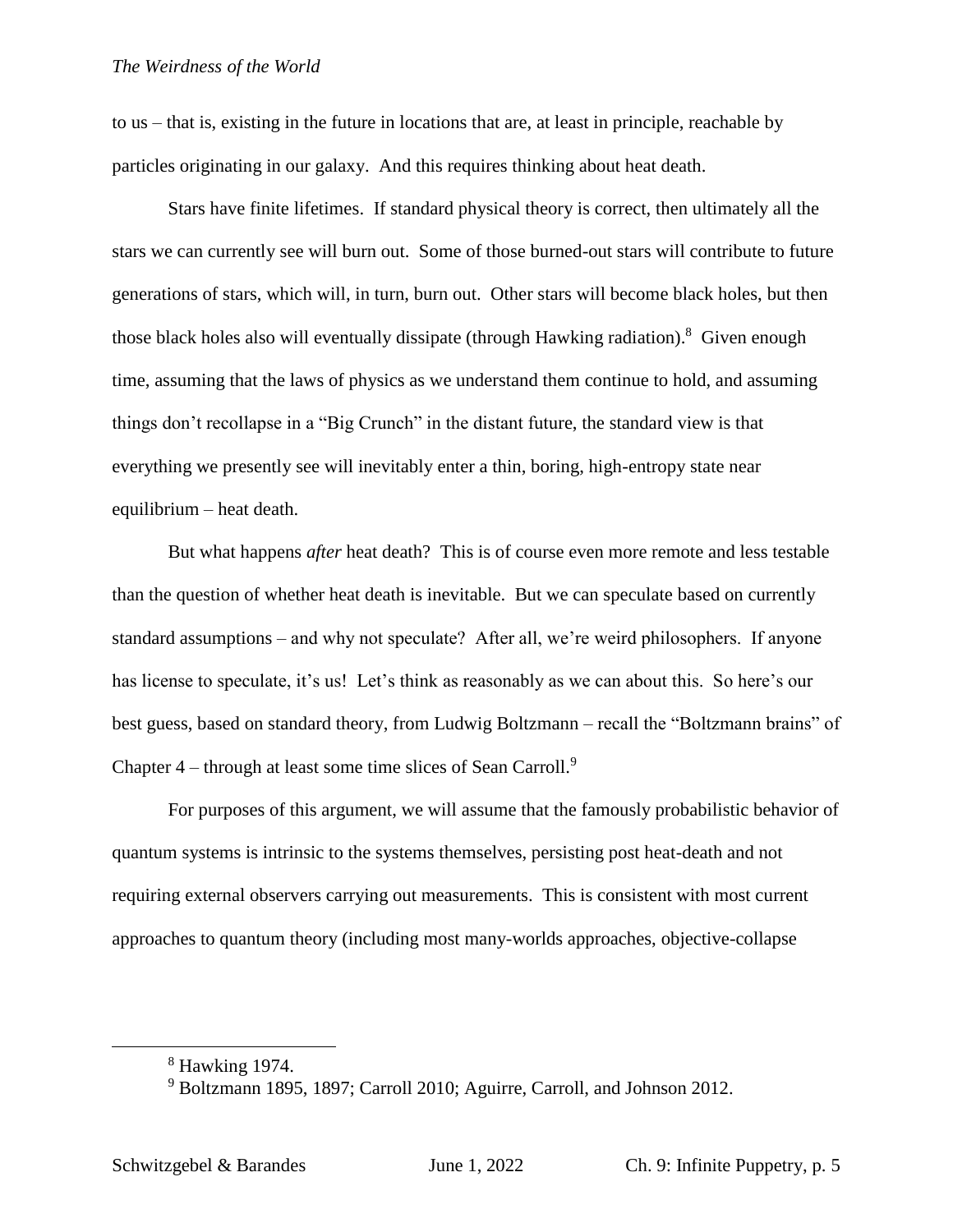approaches, and Bohmian mechanics).<sup>10</sup> It is, however, inconsistent with theories according to which the probabilistic behavior is generated by external observers carrying out measurements (some versions of the "Copenhagen interpretation") and theories on which the post-heat-death universe would inescapably occupy a stationary ground state.<sup>11</sup> Under this assumption, postheat-death and without observers, the universe will continue to support random fluctuations. That is, from time to time, particles will, by chance, enter unlikely configurations. This is predicted by both standard statistical mechanics and standard quantum mechanics. Seven particles will sometimes converge, by chance, upon the same small region. Or seven hundred.  $Or - very rarely! - seven trillion.$ 

There appears to be no in-principle limit to how large such chance fluctuations can be or what they can contain if they pass through the right intermediate phases. Wait long enough and extremely large fluctuations should occur. Assuming the universe continues infinitely, rather than having a temporal edge or forming a closed loop, for which there is no evidence, then eventually some random fluctuation should produce a bare brain having cosmological thoughts – the Boltzmann brain idea, discussed in Chapter 4. Wait longer, and eventually some random fluctuation will produce, as Boltzmann suggested, a whole galaxy. If the galaxy is similar enough to our own, it will be a sibling galaxy. Wait still longer, and another sibling galaxy will arise, and another, and another….

For good measure, let's also assume that after some point post heat-death, the rate at which galaxy-size systems fluctuate into existence does not systematically decrease. There's

 $10$  In particular, our argument doesn't depend on whether this probabilistic behavior is objective, arising from wave functions stochastically collapsing, or subjective, as experienced by embodied observers in the "universal wave function" of the many-worlds interpretation.

 $11$  On the Copenhagen interpretation, see Faye 2008/2019. Regarding the possibility of a stationary ground state, see Boddy, Carroll, and Pollack 2016, 2017.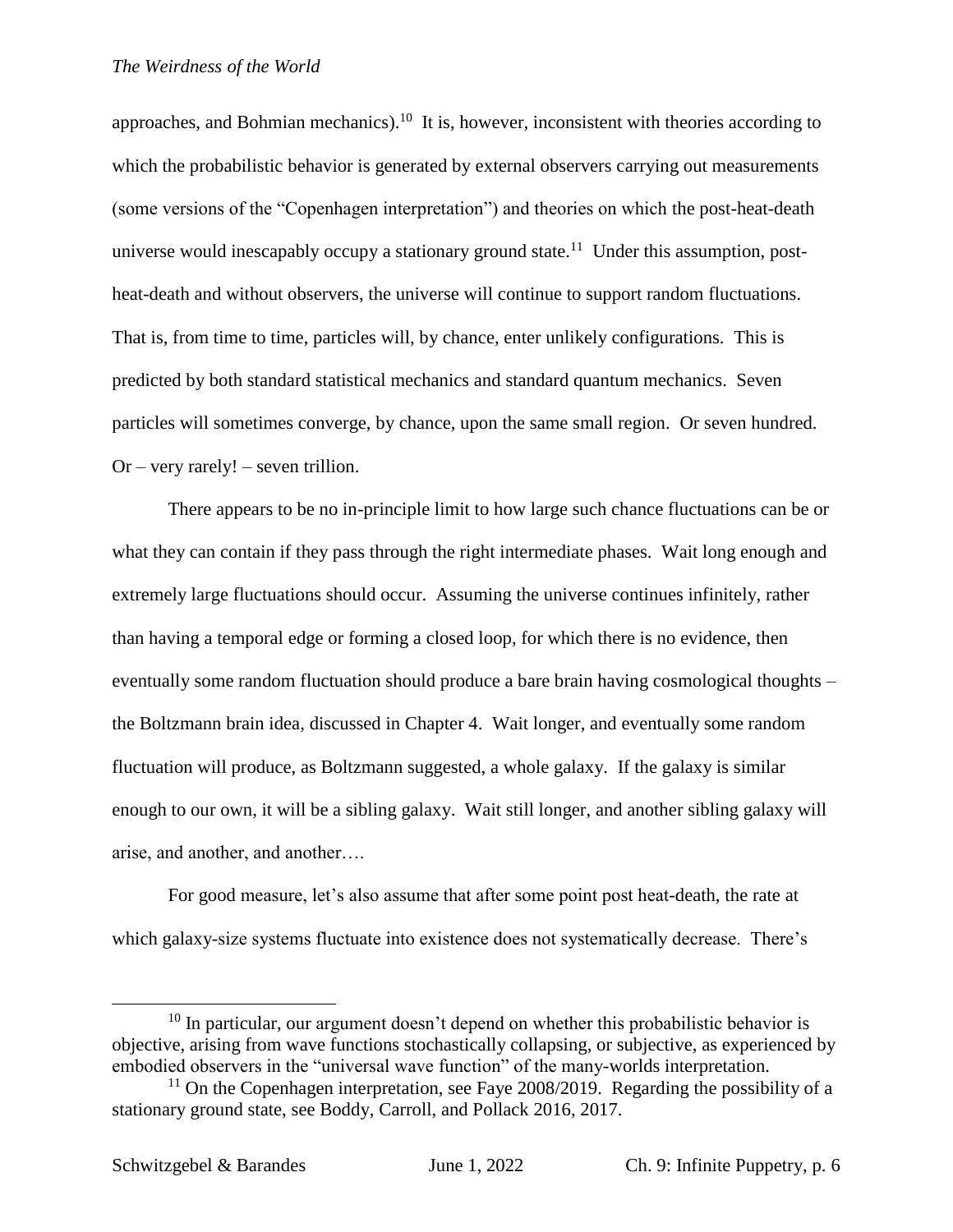some minimal probability of galaxy-sized fluctuations, not an ever-decreasing probability with longer and longer average intervals between galaxies. This assumption will prove helpful later, and it appears to be the most natural interpretation of the post-heat-death situation. Fluctuations appear at long intervals, by random chance, then fade back into chaos after some brief or occasionally long period, and the region returns to the heat-death state, with the same small probability of large fluctuations as before. Huge stretches of not much will be punctuated by rare events of interesting, galaxy-sized complexity.

Of course, this might not be the way things go. We certainly can't *prove* that the universe is like this. But despite the bizarreness that understandably causes some people to hesitate, $12$  the overall picture we've described appears to be the most straightforward consequence of standard physical theory, taken out of the box, without too much twisting things around.

Even if this specific speculation is wrong, there are many other ways in which the cosmos might deliver infinitely many sibling galaxies in the future. For example, some process might ensure we never enter heat death and new galaxies somehow continue to be born. Alternatively – and this will become relevant later – processes occurring pre-heat-death, such as the formation of black holes, might lead to new bangs or cosmic inflations, spatiotemporally unconnected or minimally connected to our universe, and new stars and galaxies might be born from these new bangs or inflations in much the same way as our familiar stars and galaxies were born from our familiar Big Bang.<sup>13</sup> Depending on what constitutes a "universe" and a "timelike" relation, those

 $12$  The apparent implication that there will be infinitely many Boltzmann brain observers strikes some theorists as so bizarre as to constitute a reductio ad absurdum. However, see the discussion in Chapter 4, Section 6.

<sup>&</sup>lt;sup>13</sup> Frolov, Markov, and Mukhanov 1989; Garriga and Vilenkin 1998; Easson and Brandenberger 2001; Carroll and Chen 2004; Garriga, Vilenkin and Zhang 2016.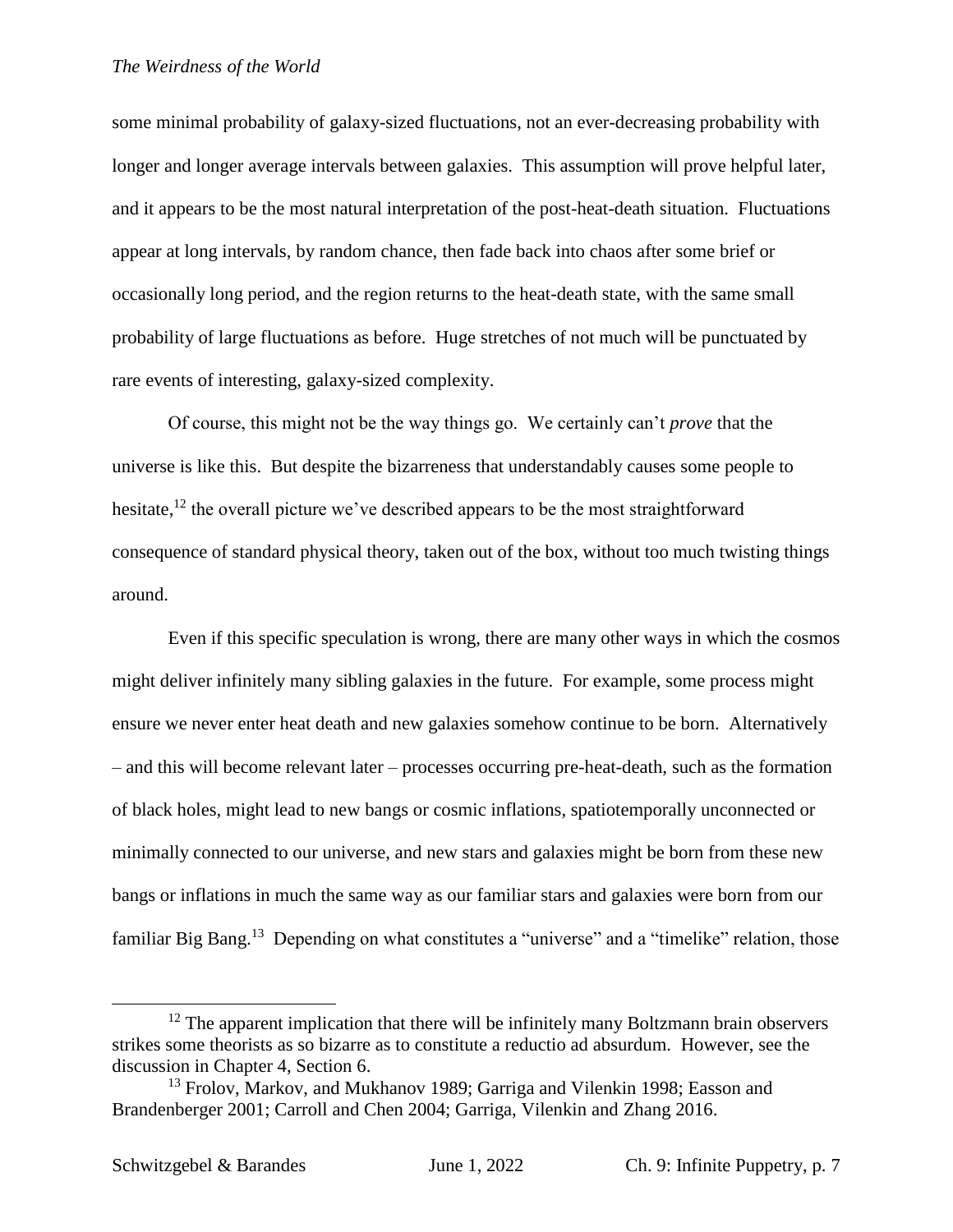sibling galaxies might not exist in our universe or stand in a timelike relation to us, technically speaking, but if so, that detail won't matter to the core idea of this chapter. Similarly, if the observable universe reverses its expansion, it might collapse upon itself in a Big Crunch, followed by another Big Bang, and so on in an infinitely repeating cycle, containing infinitely many sister galaxies post-Crunch. This isn't currently the mainstream view, but it's a salient and influential alternative if the heat-death scenario outlined above is mistaken.<sup>14</sup>

We conclude that it is reasonable to think that the universe is infinite, and that there exist infinitely many galaxies broadly like ours, scattered throughout space and time, including in our casual future. It's a plausible reading of our cosmological situation. It's a decent guess and at least a possibility worth taking seriously.

# *3. If Infinitely Many Sibling Galaxies Exist, Counterparts of Almost Everyone Are Doing Almost Everything Somewhere.*

For the remainder of this chapter, we will assume that given sufficiently many opportunities, any finitely probable event will almost certainly occur arbitrarily many times. (By "finitely probable" here, we mean any event whose probability is one over a finite number. This excludes zero probability events as well as infinitesimally probable events if there can be any, that is, events whose probability is non-zero but still less than one over any finite number.<sup>15</sup>) However unlikely an event might be  $-$  say a streak of 100 heads in a series of independent coin

<sup>&</sup>lt;sup>14</sup> Steinhardt and Turok 2002; Penrose 2006.

<sup>&</sup>lt;sup>15</sup> One plausible but controversial example of an infinitesimally probable event is drawing the number "4" in an infinite lottery of all the counting numbers. A more physically plausible case is two complex, unrelated systems being exactly identical in every spatial detail down to an infinite level of precision (if spatial properties are continuous and not quantized). See Benci, Horsten, and Wenmackers 2018; but for one problem, see Norton and Parker 2021.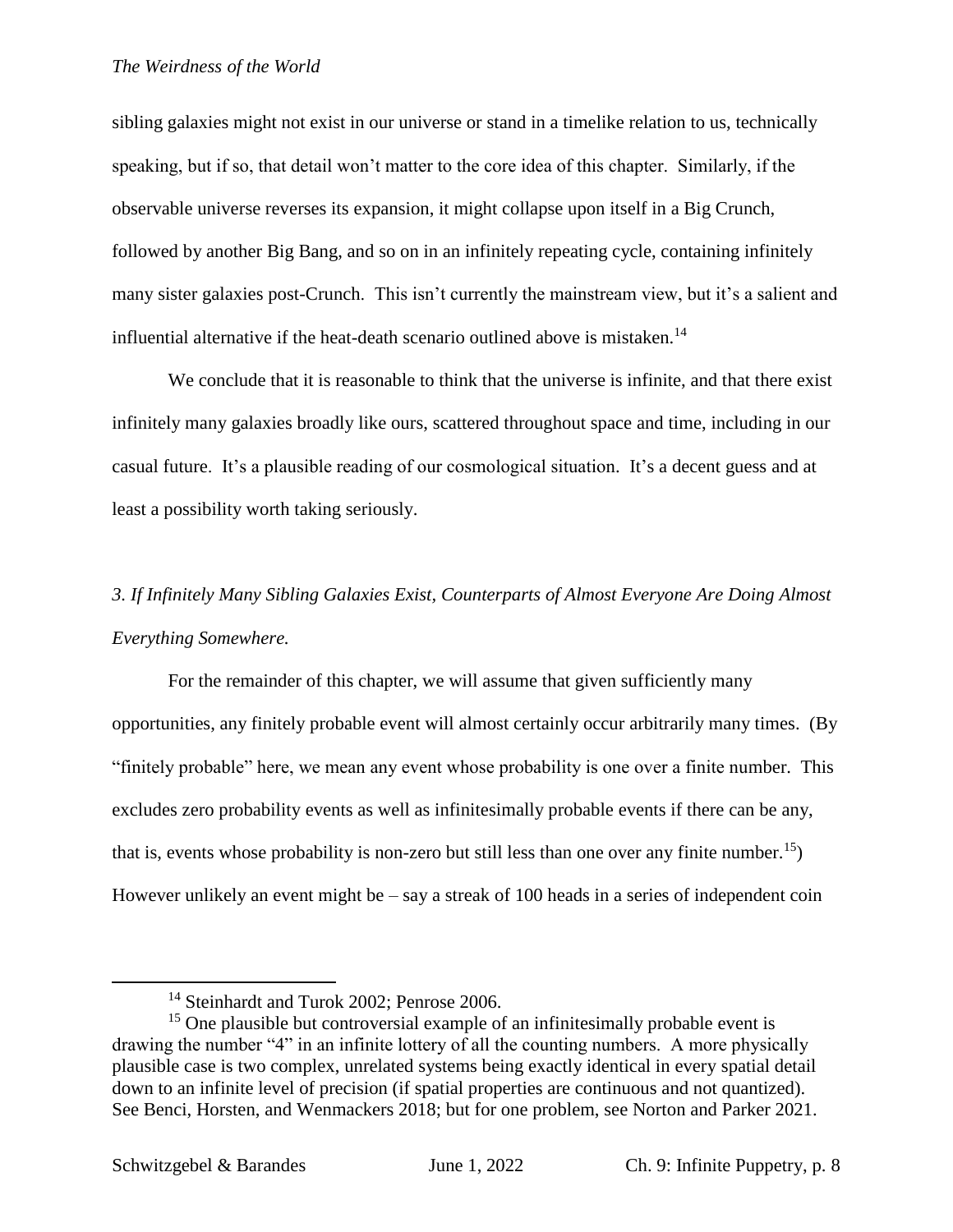flips – the odds are nearly 100% that it will eventually occur. It might take many, many lifetimes to achieve, but we can say with a high degree of confidence that approximately one in every  $2^{100}$ coin flips will begin a series of a hundred heads. At a rate of one flip per second, that's about once every 4 x  $10^{22}$  years, or about three trillion times the duration since the Big Bang. That's a long time to wait for a gamble to pay off, but of course it's peanuts compared to infinity. Given infinite time, almost all such unlikely events will occur over and over again, endlessly.<sup>16</sup>

The consequence for our sibling galaxies is that every type of object or event that has a finite chance of occurring will occur not just in one galaxy but in infinitely many. This consequence has frequently been noticed – for example, by Vilenkin and Tegmark in their popular treatments of cosmological infinitude.<sup>17</sup> Suppose you've lost your car keys. The infinite cosmos will contain infinitely many key-shaped chunks of metal that would fit your ignition and start your car. Most, of course, will be much farther away than your couch cushions. You'd like a diamond as big as the Moon? The infinite cosmos sparkles with them.<sup>18</sup> If we further assume that the evolution of intelligent life is a finitely probable event, then there are infinitely many space aliens, of all finitely probable forms. (So the supersquids and antheads of Chapter 2 are real after all, even if not nearly as close as Sirius or Antares.) Infinitely many aliens will be of broadly human form, assuming that broadly human form was a finitely probable consequence of galactic evolution.

Similarly, infinitely many of these space aliens will be similar to you, specifically. They will live out, with varying degrees of similarity, every finitely possible life that you or someone

<sup>&</sup>lt;sup>16</sup> This relates to the law of large numbers in statistics and ergodicity in dynamical systems but we won't attempt to establish it formally here.

 $17$  Vilenkin 2006; Tegmark 2014.

<sup>&</sup>lt;sup>18</sup> Actually, such a diamond might not even be very far: Kaplan et al. 2014.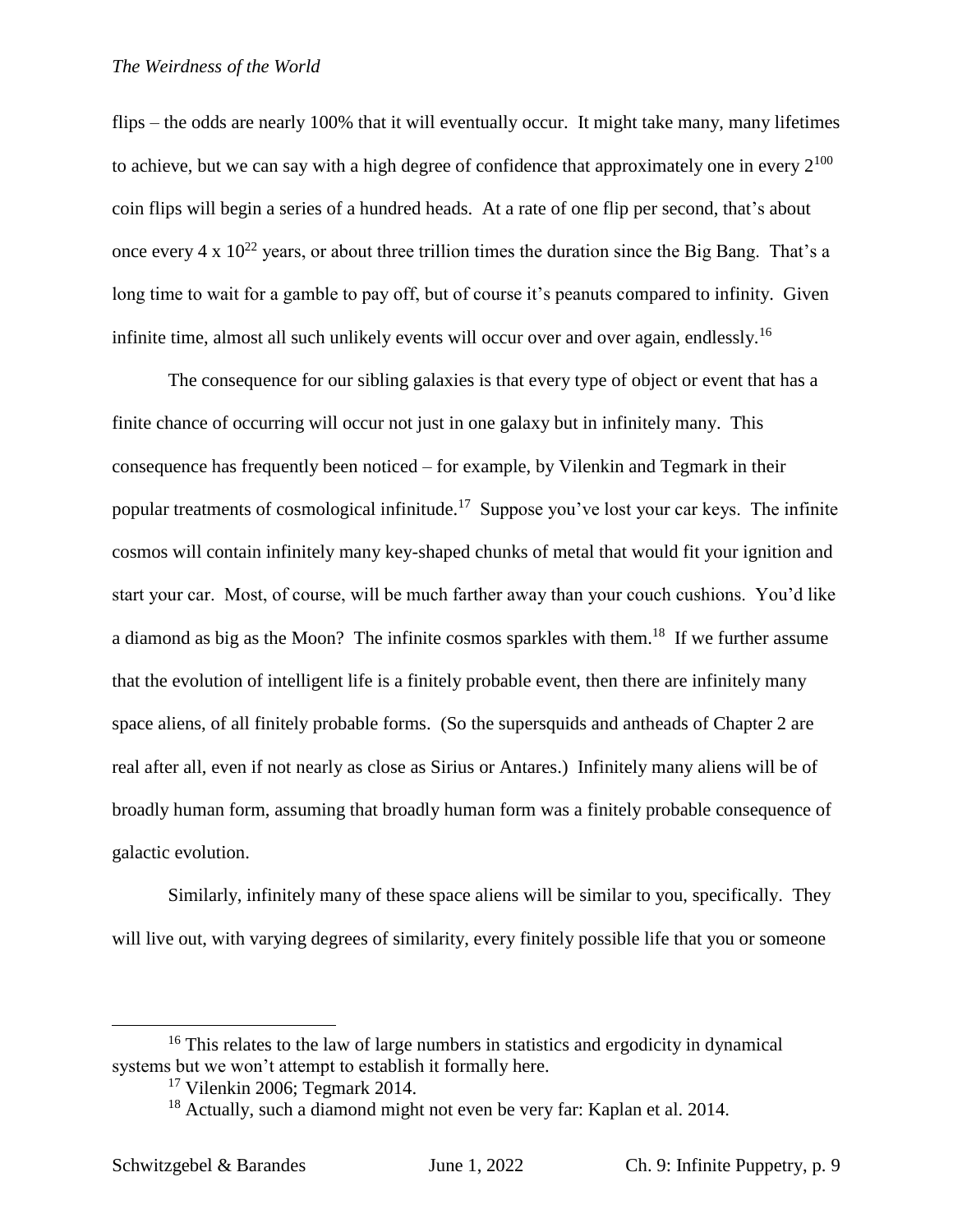very similar to you might have lived. There will of course also be infinitely many Shakespearecounterparts writing infinitely many Shakespearean plays, some vastly better than Shakespeare's own plays. Every finitely possible work of philosophy, too, will be written somewhere, including the most maximally correct metaphysics and cosmology that can be typeset in three hundred pages. Cast aside this book and imagine instead that much better book!

This merits a moment's awe and reflection. If something like standard physical theory and cosmology is correct, and if our other assumptions also hold, then the universe teems with duplicates and near-duplicates of you and all your loved ones, on duplicates or near-duplicates of Earth, doing almost every imaginable thing. Some will even do extremely improbable but not physically impossible things, such as declaring they can fly and then, to everyone else's amazement, soaring calmly up into the air for minutes at a time on a chance series of gusts and landing gently down.

According to current physical theory, there's a tiny, tiny, but finite probability that a baseball thrown at a brick wall will simply pass or "quantum tunnel" through the wall, appearing on the other side with both baseball and wall unharmed. Our infinitely many galaxies will thus contain infinitely many baseballs freakishly passing through infinitely many brick walls. Virtually every type of event that is less than galaxy-sized, finitely specifiable, and has even the tiniest chance of occurring will occur somewhere, within some finite error tolerance – a trillionth of the radius of a proton, say, for every constituent part, if you want to be really fussy.

Well, that's true with one potentially hugely important exception: events that are conceptualized in such a way that makes them unique. Maybe when I use words like "I" and "here" and "now", I pick out a single individual, in a single time and place, in the whole of the infinite cosmos; and maybe I do so in a way that doesn't require my having, or this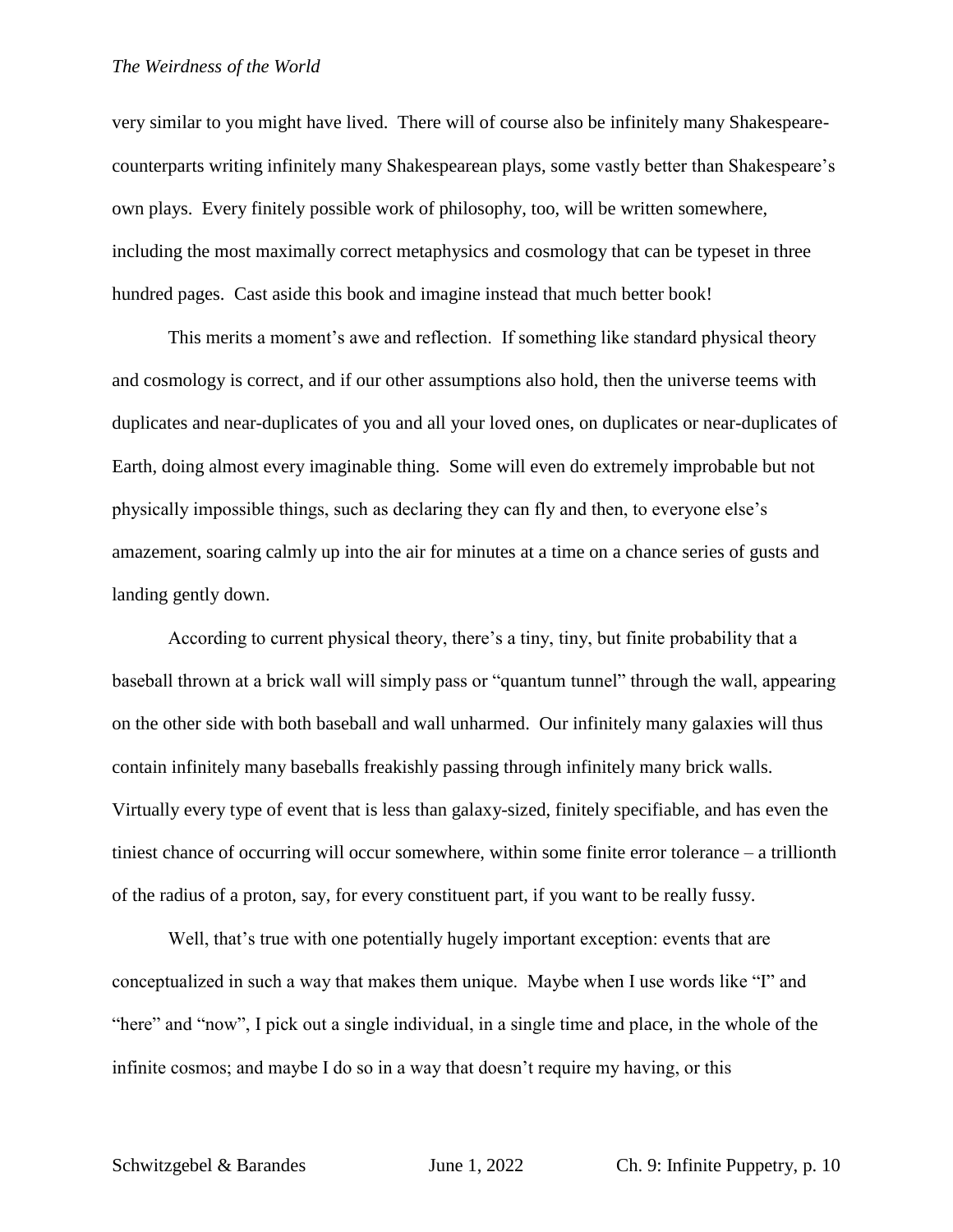spatiotemporal region's having, any distinctive physical properties that aren't also instantiated in far-away duplicates. Maybe I can just tag myself as unique.<sup>19</sup> Alternatively, maybe this spatiotemporal region is unique in virtue of having a certain unrepeated location in absolute spacetime.<sup>20</sup> If so, then here's an entirely unique event that won't occur anywhere else: This baseball, the one in your hand right now, bouncing off this particular brick wall in front of you. Other far away balls might have identical physical configurations down to  $10^{-100}$  meter. They might bounce off extremely similar brick walls to this one here. Some will freakishly pass though instead of bouncing. But on this way of thinking, only this ball in your hand is yours. And that ball won't be passing undisturbed through an ordinary brick wall even if you throw until your arm is sore – we bet you a million dollars. If people or locations can be uniquely tagged, nowhere in the infinite cosmos does that happen. Similarly, although there might be infinitely many canyons that look just like Arizona's Grand Canyon, only one is in fact Arizona's Grand Canyon. Infinitely many twins of Confucius might grow up in infinitely many humanlike cultures on infinitely many Earthlike planets, speaking languages that sound almost exactly like classical Chinese, saying just the types of things that Confucius said. But, on this view, when you or we use the word "Confucius", we don't mean any of those far away philosophers. Among all the things that Confucius might have done, he only did a small subset.

 $19$  See Perry 1979 on the essential indexical and Lewis 1979 on centered worlds. Relatedly, but somewhat differently, qualitatively different individuals might have different haecceities – that is, properties in virtue of which individuals are the particular individuals they are and no other, which wouldn't be shared even by another individual with exactly the same qualitative features (for a review, see Cowling 2015/2016).

 $20$  In the context of an infinite cosmos, this might require being an absolutist rather than a relationalist about spacetime, if every finitely specifiable relationship is duplicated somewhere. On absolutism versus relationalism, see Huggett, Hoefer, and Read 2006/2021.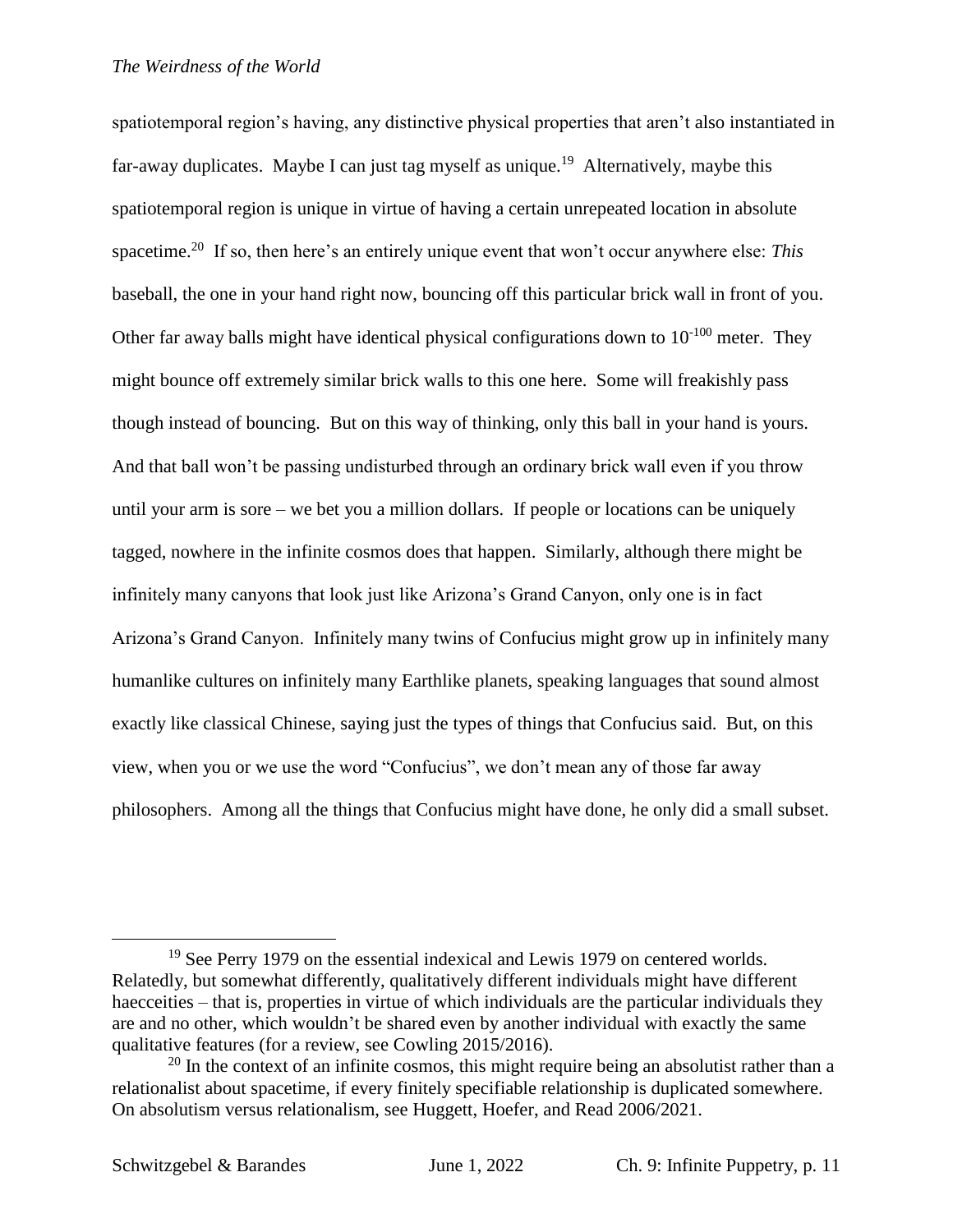From this, it might seem that, despite the infinitude of the universe, the scope of your interactions and the consequences of your actions will be very limited. You will likely never cause any baseball to pass through any brick wall, for example, and your life will only have the limited range of effects on Earth that you're normally inclined to think it has – and the same will be true for virtually every other counterpart of you elsewhere.

However, that's not quite right, as we will now endeavor to show.

#### *4. Infinitely Rippling Particles.*

Suppose you raise your right hand. As a result, photons, electrons, and other elementary particles that would otherwise have remained several centimeters distant from you instead enter the vicinity of your hand. Their behavior changes significantly, or their quantum-mechanical properties change significantly. A photon that would have been absorbed into your desktop instead reflects off your hand and through your window. A nitrogen molecule in the air floats differently, ending up on a complex trajectory that, fifteen minutes later, takes it and the elementary particles composing it under the gap beneath your door. Of the many, many elementary particles disrupted by your movement, a portion of them escape the Earth's atmosphere into interstellar space. Let's follow one of those particles.

The particle will eventually interact with something – a hydrogen atom, a chunk of interstellar dust, a star, the surface of a planet. Something. Let's call that something a *system.* The particle might be absorbed, reflected, refracted, or annihilated by an antiparticle, or it might decay into other particles. (If the particle passes through the system entirely unaltered, let's ignore that system and keep following the particle.) If it interacts with a system, it will change the system, maybe increasing the energy of the system if it's absorbed or annihilated, or altering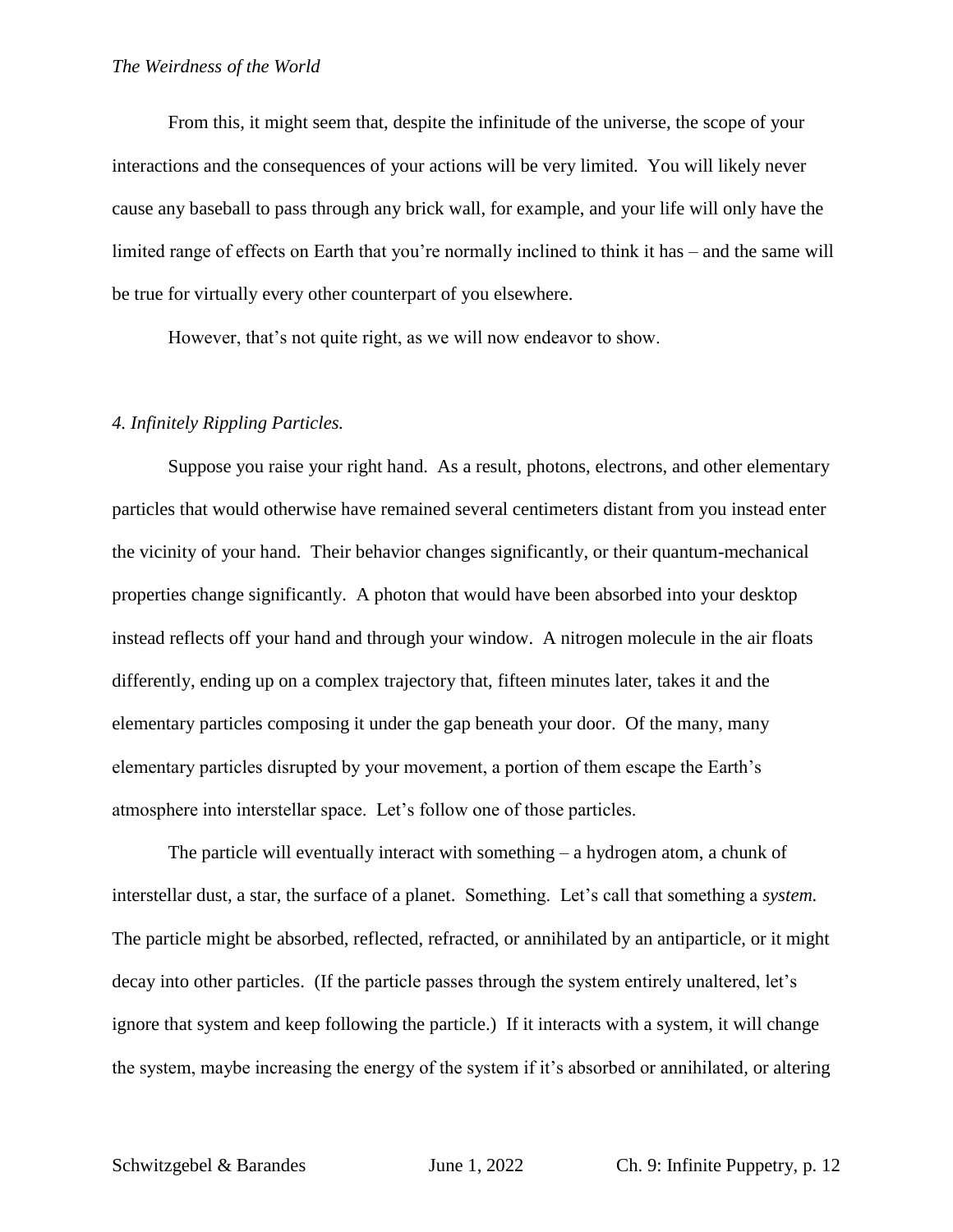the trajectory of another particle if it's reflected or refracted. The perturbed system will then emit, reflect, refract, or gravitationally bend another particle differently than it otherwise would have. Choose one such *successor particle.* This successor particle will now head off on Trajectory A instead of Trajectory B or instead of not being emitted at all. That successor particle will in turn perturb another system, generating another successor particle traveling along another trajectory that it would not otherwise have taken. In this way, we can imagine a series of successor particles, one after the next, perturbing one system after another. Let's call this series of particles and perturbations a *ripple.*

Might some ripples be infinite? We see a few ways in which they could fail to be.

First, the universe might have finite duration, or after a finite period of time it might settle into some unfluctuating post-heat-death state that fails to contain systems capable of perturbation by incoming particles (or maybe even fails to contain any particles at all); or if not quite that, it might enter a state in which perturbable systems grow ever more spatiotemporally sparse quickly enough over time that our traveling particle cannot be expected to encounter an infinite number of them even given infinite time. (This is essentially one infinitude unsuccessfully chasing a faster infinitude.) However, as discussed above, the most straightforward interpretation of current physical theory does not suggest that the universe is finite or headed for utter quiescence. Nor is there any reason to think that the probability density of particle-perturbable systems would continue to decrease over time after heat death in such a way as to dodge our ripple of particles.

Second, the ripple might end. For example, traveling particles might be absorbed by some systems without perturbing those systems in a way that has any effect on successor systems. Once again, this seems unlikely on standard physical theory. Even a particle that strikes a black hole will slightly increase the black hole's mass, which should slightly alter how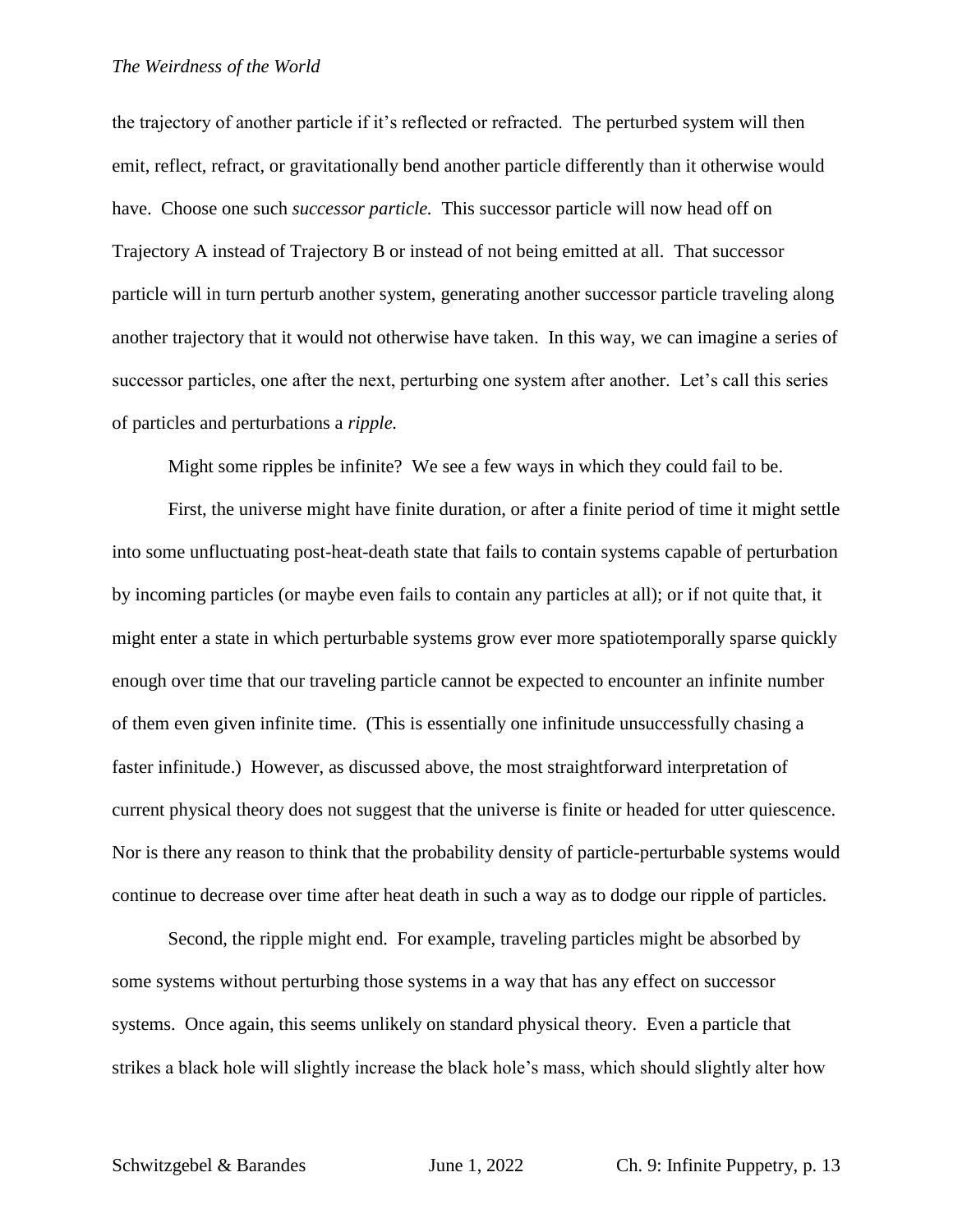the black hole bends the light around it or subtly alter its Hawking radiation. Alternatively, all particles, even photons and protons, might decay at extremely long intervals into something that cannot continue the ripple, contrary to standard physical theory. Still another ripple-ending event might be the perturbation of a system in exactly the same way, by freak chance, that the system would have been perturbed by a *different* particle had you not raised your hand. (This last case counts as a ripple-ender because after such an event, further perturbations down the line no longer cause the systems to behave differently than they would have if you hadn't raised your hand.)

So there are several ways in which ripples might hypothetically end. But such rare ripple-enders can presumably be avoided by always choosing a large enough number *n* of successor particles, leading to  $n<sup>m</sup>$  successors after  $m$  interactions, minus the small proportion of stopped ripples. We will assume, we hope not implausibly, that (contingent upon our other assumptions) this  $n^m$  strategy is sufficient to ensure that virtually every hand raising generates at least one infinite ripple. $2<sup>1</sup>$ 

Thus, the most straightforward interpretation of existing physical theory implies that when you raise your hand  $-$  try it now, if you like  $-$  you launch a succession of particles rippling infinitely through the universe, perturbing an infinite series of systems. Of course this is speculative and uncertain, but if the universe is infinite, the conclusion is more natural and physically plausible than its negation.

 $21$  Here's a toy model on which this assumption would be plausible. Suppose that we follow a sphere of ripples out from a center. At time 1, there's a 1 in  $10^{100}$  chance that all the ripples stop. At time 2, there's a smaller chance because there are more ripples, so there is maybe a 1 in  $10^{1000}$  chance that all the ripples stop. At time 3, there's a 1 in  $10^{10000}$  chance. And so forth. This is a convergent series. As time goes to infinity, the cumulative chance that all the ripples stop is not much more than 1 in  $10^{100}$ .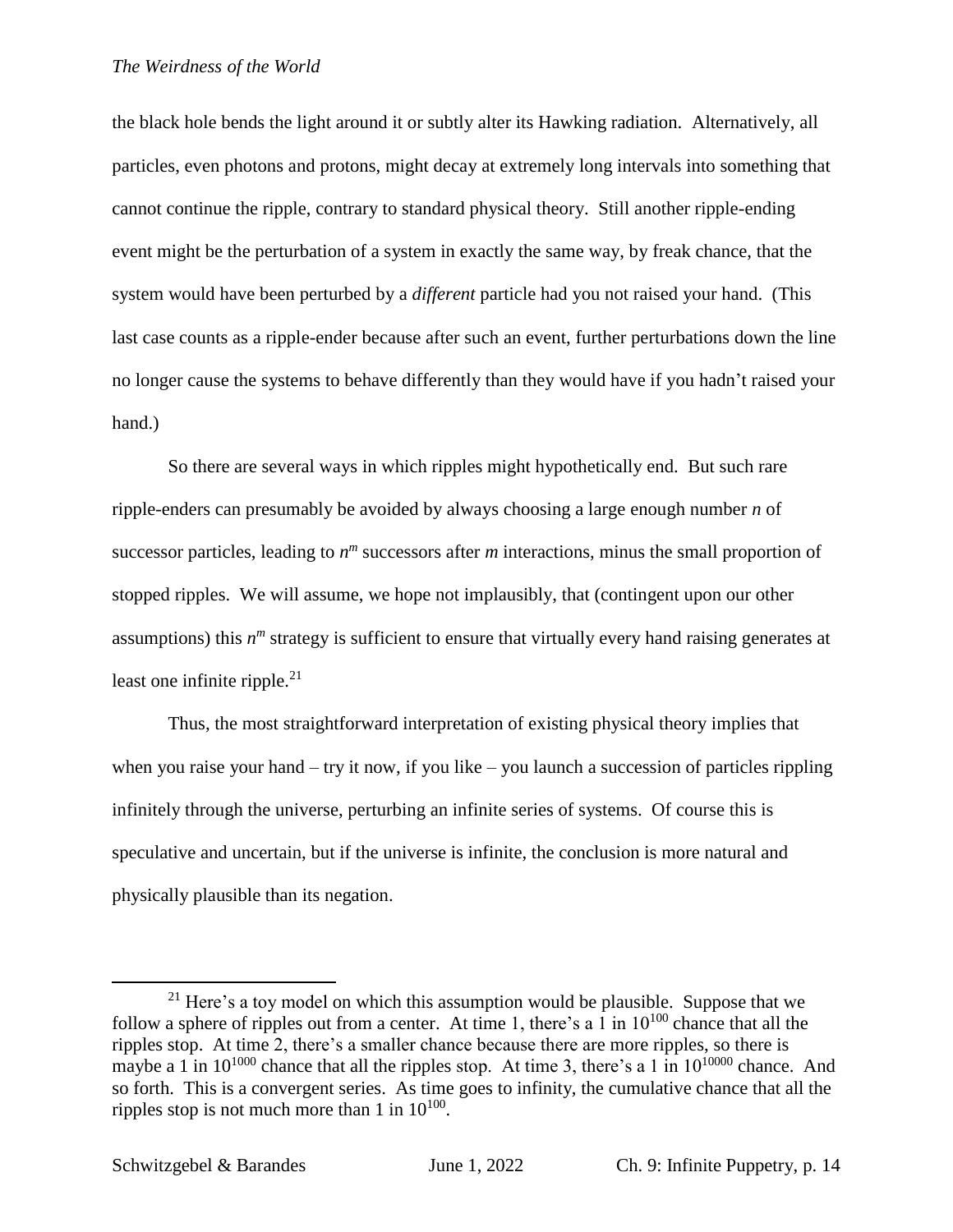#### *5. Almost Everything You Do Causes Almost Every Type of Non-Unique Future Event.*

Thus, it is fairly plausible, and probably the most straightforward interpretation of current physical theory, to suppose the following: (1.) The universe is infinite. (2.) This infinitude continues temporally after heat death. (3.) Post heat-death, galaxies like our own will occasionally fluctuate into existence by freak chance, with some finite and not ever-decreasing probability. (4.) Ordinary actions of ours, like raising our hands, will cause an infinite series of traveling particles to ripple through this post-heat-death universe, interfering from time to time with the systems that fluctuate into existence, including those sibling galaxies.

If all of this is true, then any event that has a finite chance of occurring as a result of being perturbed by one of these successor particles will in fact eventually occur as a result of having been perturbed by one of these successor particles. The probability might be mindbogglingly minute! But we have infinitude to play with.

Consider a googol:  $10^{100}$ . That's well over a trillion times as many particles as are estimated to exist in the observable portion of the universe. What a tiny number! A googolplex puts a googol to shame. Instead of ten raised merely to a hundred, it's ten raised to the googol:  $1010^{100}$ . But this too is minuscule. We laugh at its smallness. How about a "power tower" of googolplexes – a googolplex raised to the googolplex raised to the googolplex raised to the googolplex... a googolplex times, or  $10^{10^{100}}$   $\uparrow \uparrow 10^{10^{100}}$ , as it is sometimes notated.<sup>22</sup> Let's call this number a Vast. If the events discussed here happen once in a Vast years, that's eyeblink-

<sup>&</sup>lt;sup>22</sup> Knuth 1976. Still not satisfied? How about a Vast  $\uparrow\uparrow\ldots$  [Vastly many arrows here] ... ↑↑ Vast. Call that a Boggle – still tinier than almost all finite numbers. If we need to wait a Boggle years for an outcome, no sweat.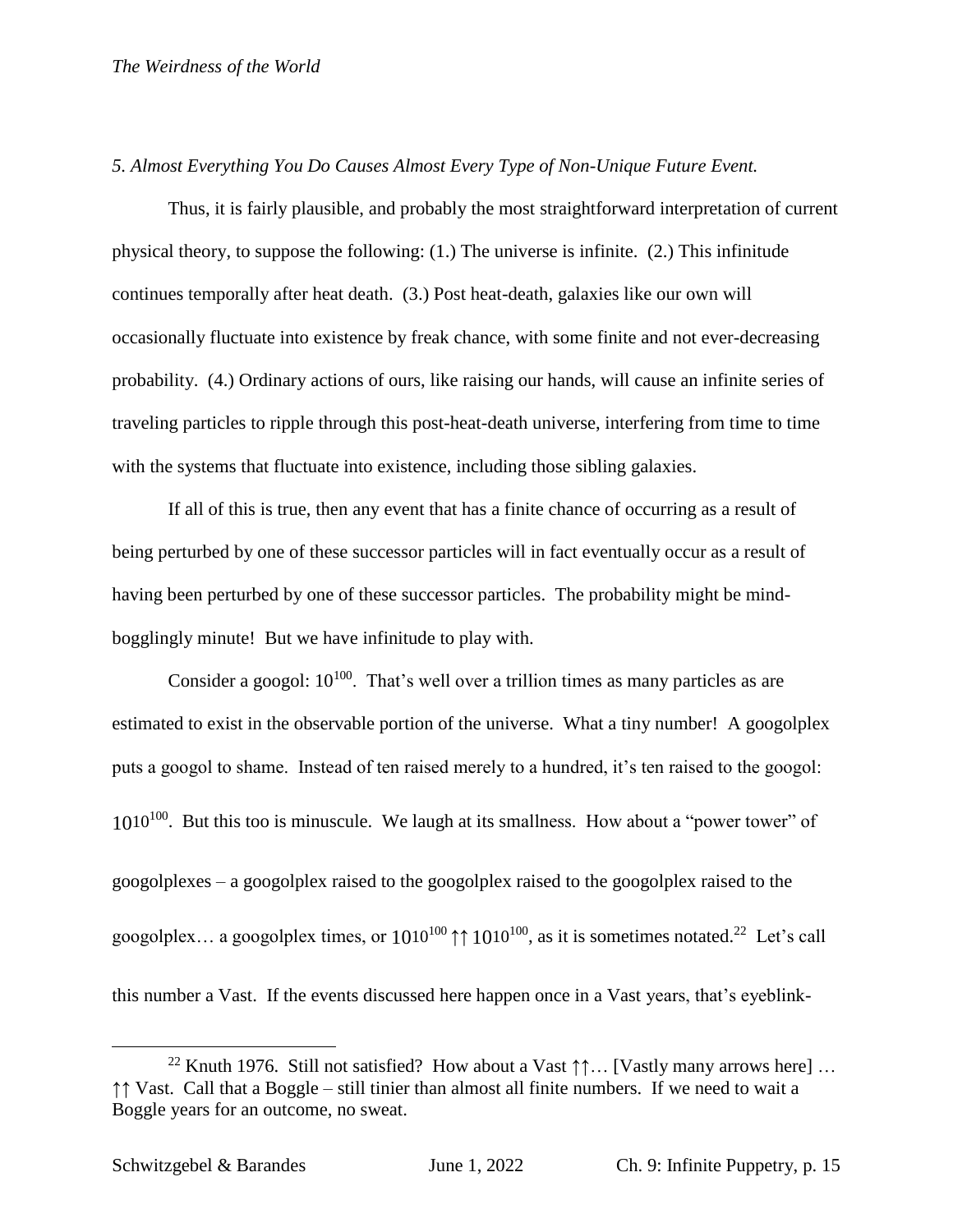frequent compared to infinitude – or rather, of course, even more relatively frequent than that, if we're truly comparing to infinitude, which we are. These are the kinds of magnitudes we have in mind, not mere lifetime-of-the-galaxy magnitudes.

A successor particle from your hand-raising just now will eventually hit a system it will perturb in such a way that a person will live who would otherwise have died. At some point, a galaxy will fluctuate into existence containing an Earth-like planet populated with human-like people, containing a radio telescope which the successor particle strikes, causing a bit of information to appear on a sensitive device. This bit of information pushes the device over a threshold needed to trigger an alert to a waiting scientist, who now pauses to study the device rather than send the email she was composing. Because she didn't send that email, a certain fateful hiking trip is postponed and the scientist does not fall to her death, which she would have done but for your particle. However improbable all of this is, one improbability stacked on another stacked on another, there is no reason to think that any of this is less than finitely probable. Thus, given the assumptions above, it will occur, eventually, with virtually 100% probability. You saved her! Let's pause for a celebratory toast.

Of course, there is another scientist you killed. There are wars you started and peaces you precipitated. There are great acts of heroism you enabled, children you brought into existence, plagues you caused, great works of poetry that would never have been written but for your intervention, and so on. It would be bizarre to think you deserve any credit or blame for this. You didn't cause them in the sense of intending them or being what residents of those worlds would regard as among the primary causes worth describing in their history books. However, in another sense you did cause them. None of these events would have happened to the people they did in fact happen to, had it not been for the raising of your arm. And there is an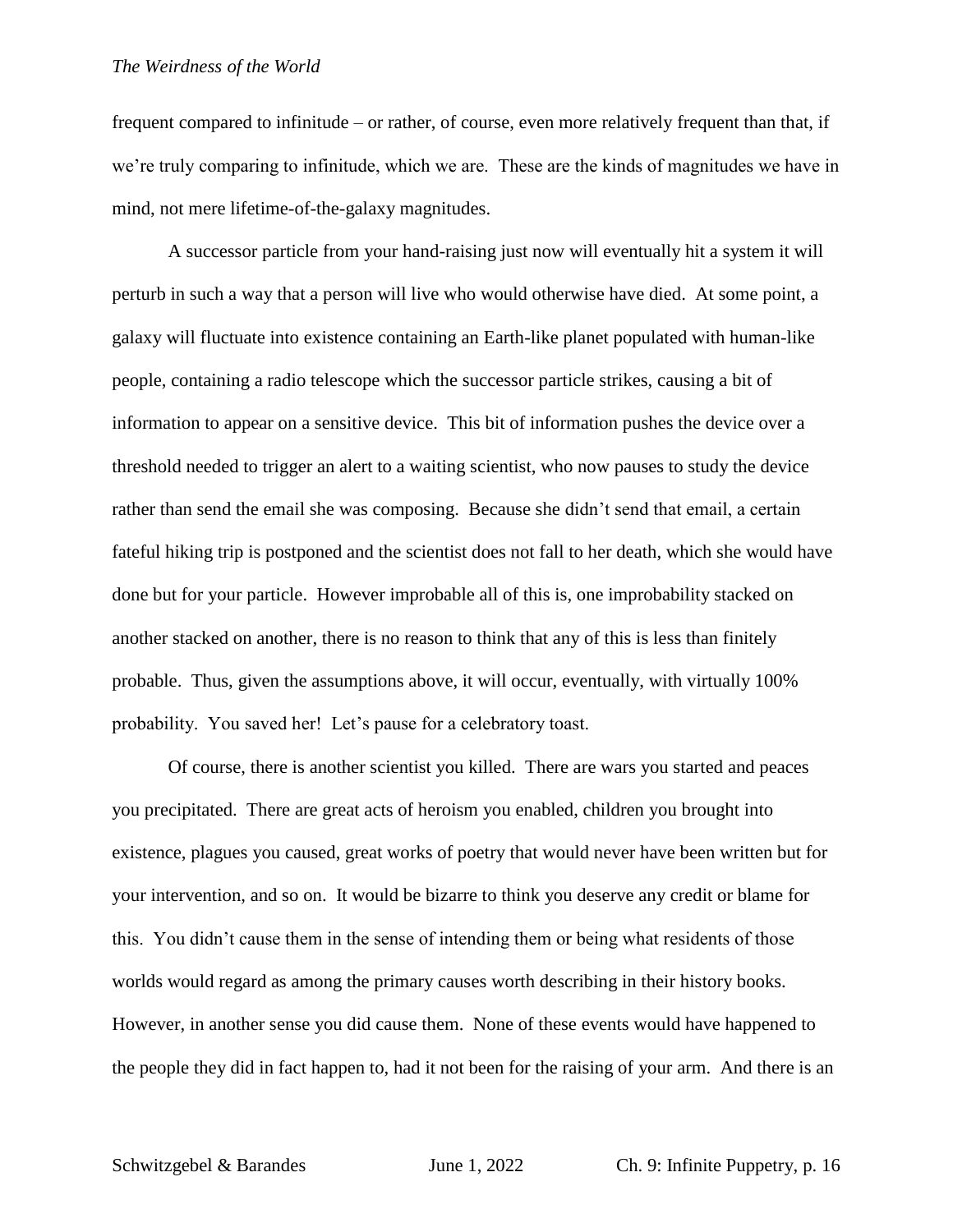unbroken chain of physical processes from the moment of your arm's going up to those various future events. Your arm raising isn't a proximal cause but rather a "distal" cause – very distal indeed – but a cause nonetheless.

If the goodness or badness of your actions is measured by their positive or negative effects, as in standard consequentialist ethics, then under the current set of cosmological assumptions the utility of every action you do will be  $\infty + -\infty$ <sup>23</sup>

Our framework puts a few important limitations on the types of future events you will cause to occur. They must be finitely probable, less than galaxy-sized (though there's room for negotiation here), and not specified in a way that would make them unique. With those caveats, almost everything you do causes almost everything.

## *6. Signaling Across the Vastness.*

The following will also almost certainly occur, given our assumptions so far: On some far distant post-heat-death counterpart of Earth will exist a counterpart of you – let's call that person *you-prime* – with the following properties: You-prime will think "right hand" after the ripple from the act of your raising your right hand arrives at their world, and you-prime will not have thought "right hand" had that ripple not arrived at their world. Maybe the ripple initiates a process that affects the weather which causes a slightly different growing season for grapes, which causes small nutritional differences in you-prime's diet, which causes one set of neurons to fire rather than another at some particular moment when you-prime happens to be thinking

 $23$  See Lenman 2000 for an argument against consequentialism on approximately these grounds, but in a finite, Earth-bound version, and Nye 2014 for similar concerns about constraints against harmful actions. See also Bostrom 2011 on infinite ethics. It might be that such effects would be symmetrical and canceling in the sense of Chapter 4, §10. See also Lenman 2000 vs Greaves 2016 on the issue of canceling.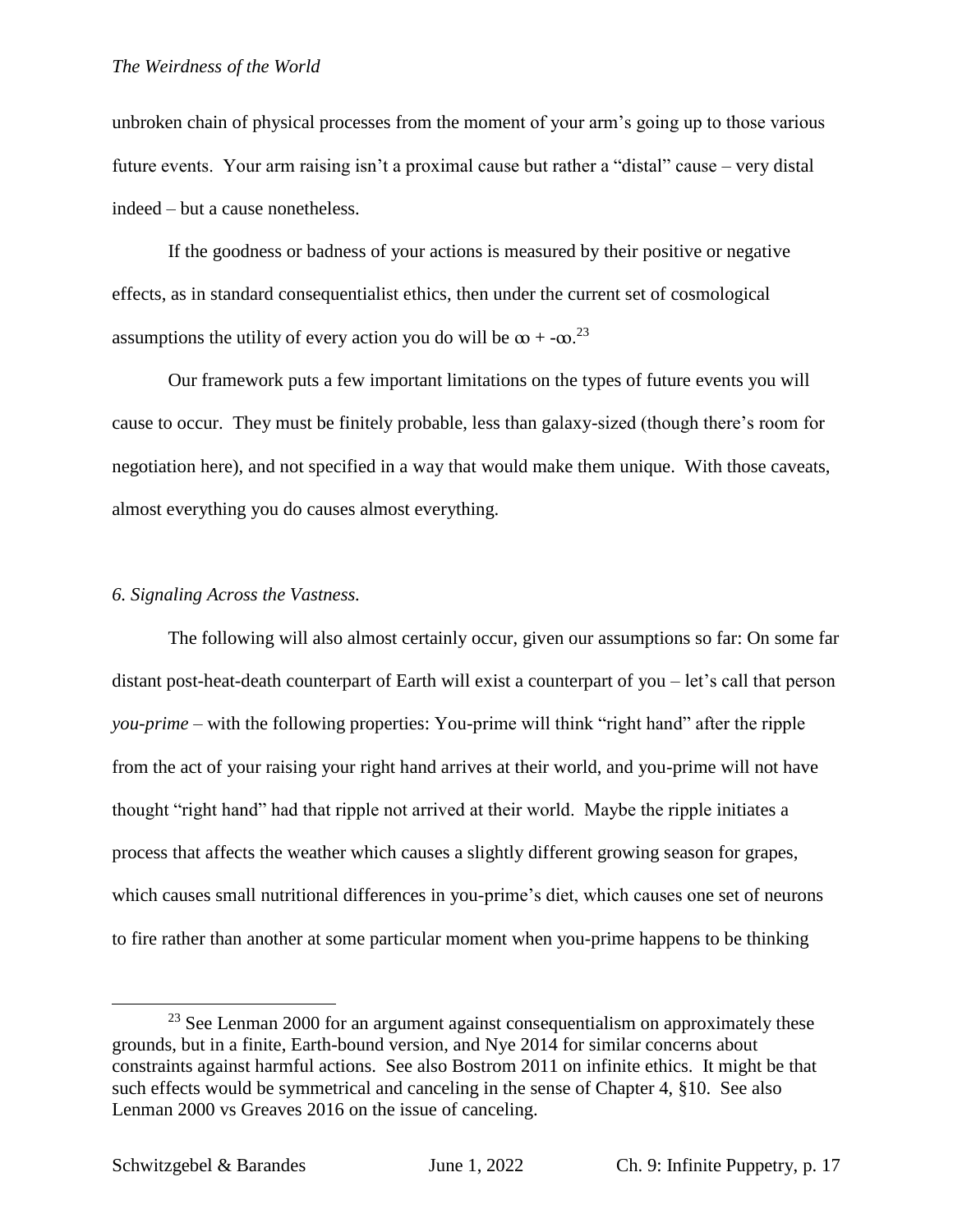about their hands. Likewise, there's a future you-prime who would have thought "A" if you, here on our Earth, had held up a sheet with that letter and not otherwise. Indeed, infinitely many future counterparts of you have that property. You can specify the message as precisely as you wish, within the bounds of what a counterpart of you could possibly think. Some you-prime will think, "Whoa! Infinite causation!" as a result of your having raised your hand and would not have done so otherwise.

These message recipients will mostly not believe that they have been signaled to. However, we can dispel their disbelief by choosing the fraction who, for whatever reason, are such that they believe they are receiving a signal if and only if they do in fact receive a signal. We can stipulate that we're interested in you-primes who share the property that when your signal arrives they think not only the content of the signal but also "Ah, finally that signal I've been waiting for from my earlier counterpart."<sup>24</sup>

There's a question of whether one of your future counterparts could *rationally* think such a thought. But maybe they could, if they had the right network of surrounding beliefs, and if those beliefs were themselves reasonably arrived at. We'll consider one such set of beliefs in Section 8.

## *7. Infinite Puppetry.*

 $\overline{a}$ 

You needn't limit yourself to ordinary communicative signals. You can also control your future counterparts' actions. Consider future counterparts with the following property: They will raise their right hand if you raise your right hand, and they will not raise their right hand if you

 $24$  Compare this procedure with Sinhababu's 2008 procedure for writing love letters between possible worlds. One advantage of our method over Sinhababu's is that there actually is a causal connection.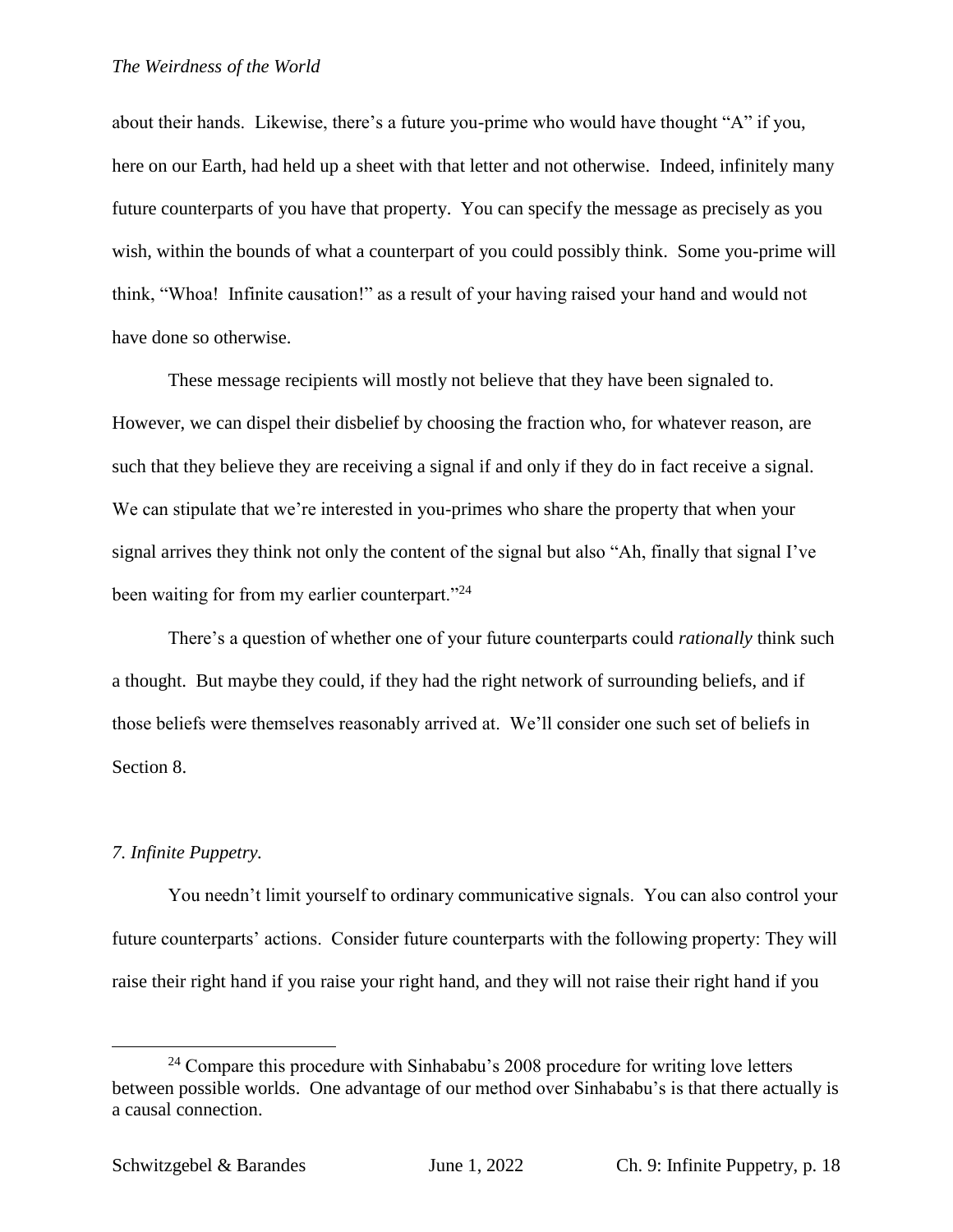do not. Exactly which counterparts have this feature will depend on exactly when you raise your hand and how, since that will affect which particles follow which trajectories when they are disturbed by your hand. But no matter. Whenever and however you raise your hand, such future counterparts exist.

Your counterparts' actions can be arbitrarily complex. There is a future you-prime who will, if you raise your hand, write an essay word-for-word identical with the chapter you are now reading and who will otherwise write nothing at all. Maybe that you-prime is considering whether to write some fanciful philosophy of cosmology, as their last hurrah in a failing career as a philosopher. They're leaning against. However, the arriving particle triggers a series of events that causes an internet outage that prevents them from pursuing an alternate plan, so they do write the essay after all. (A much greater proportion<sup>25</sup> of such future counterparts, of course, will write very different essays from this one, but we can focus on the tiny fraction of them who create word-for-word duplicates of this essay.)

Let's call someone a *puppet* if they perform action A as a consequence of your having performed an action (such as raising your hand) with the intention of eventually causing a future person to perform action A. (Admittedly, you might need to agree with the assumptions of this chapter to be able to successfully form such an intention.) You can now wave your hand around with any of a variety of intentions for your future counterparts' actions, and an infinite number of these future counterparts will act accordingly – puppets, in the just-defined sense.

We recommend that you intend for good things to happen. This might seem silly, since if the assumptions of this chapter are correct, almost every type of finitely probable, non-unique

 $25$  Here and throughout we bracket quibbles about ratios of infinitude by considering the limit of the ratio of counterparts with property A to counterparts with property B as the region of spacetime defined by your forward lightcone goes to infinity.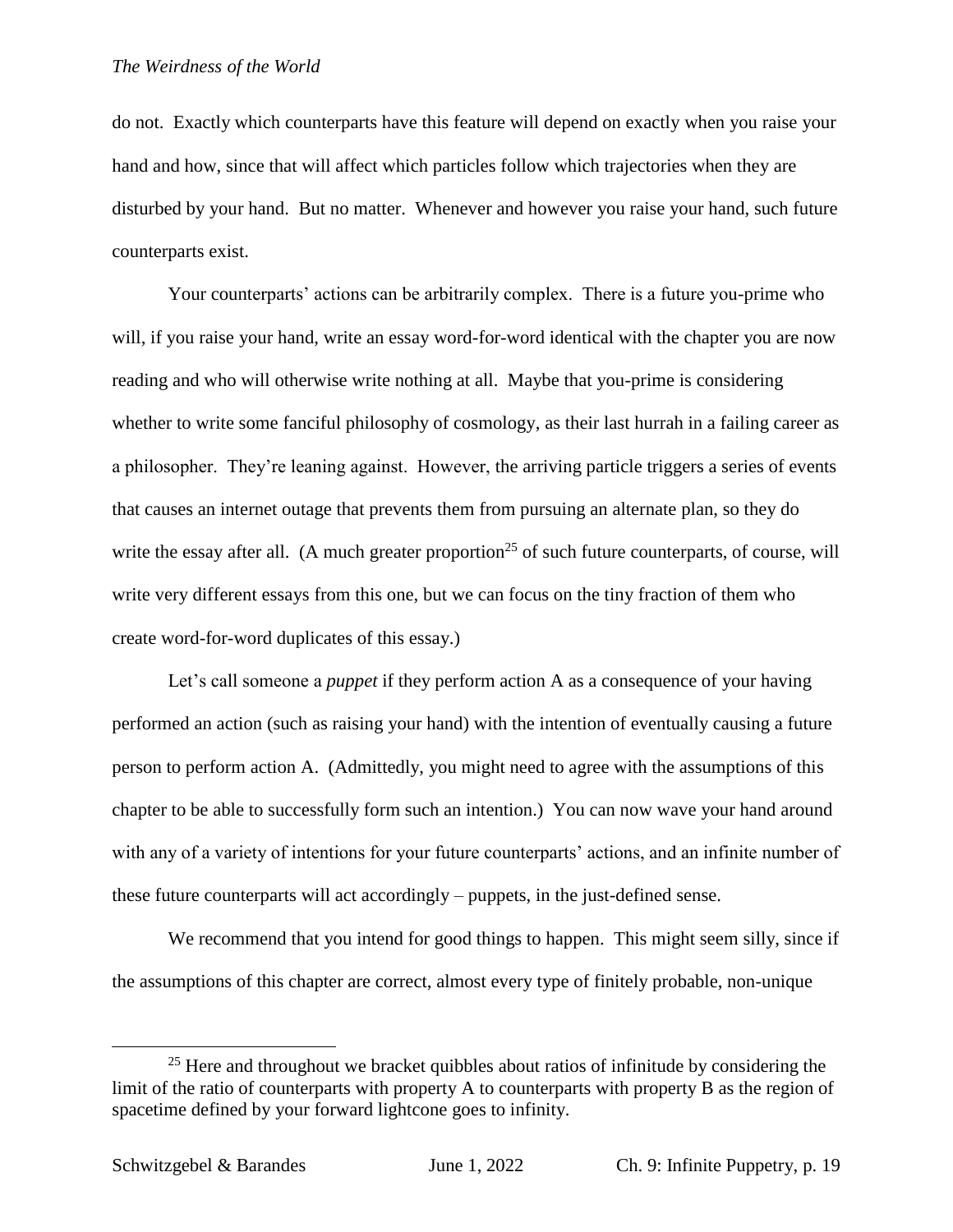future event occurs, regardless of your benevolent or malevolent intent right now. Still, there is a type of good event that can occur as a result of your good intentions, which could not otherwise occur. That's the event of a good thing happening in the far distant future as a consequence of your raising your hand *with the intention of causing* that future good event. So let's choose benevolence, letting good future events be intentionally caused while bad future events are merely foreseen side effects.

A deeper kind of puppet mastery would involve influencing a person's actions through a sequence of moves over time and with some robustness to variations in the details of execution. This might not be possible on the current set of assumptions. Raising your right hand, you can trigger arbitrarily long sequences of actions in some future you-prime. But if you then raise your left hand, there's no guarantee that a ripple of particles from your left hand will also hit the same you-prime. Maybe all the ripples from your right hand head off toward regions A, B, and C of the future universe and all the ripples from your left hand head off toward regions D, E, and F. Similarly, if you raise your right hand like *this*, the ripples might head toward regions A, B, and C, and if you raise it instead like *that*, they head toward regions G, H, and I. So there might be no future counterparts of you who do what you intend if you raise your right hand now and then do what you intend when you raise your left hand later; and there might be no future counterparts who will do what you intend if you raise your right hand now, insensitively to the particular manner in which you raise it. In this way, there might be no sequencing and no implementational robustness to your puppetry.

Sequential and robust puppetry might only be reliably possible if we change one of the assumptions in this chapter. Suppose that although the universe endures infinitely in time, spatially it repeats – that is, it has a closed topology in the sense we described in Section  $1 - so$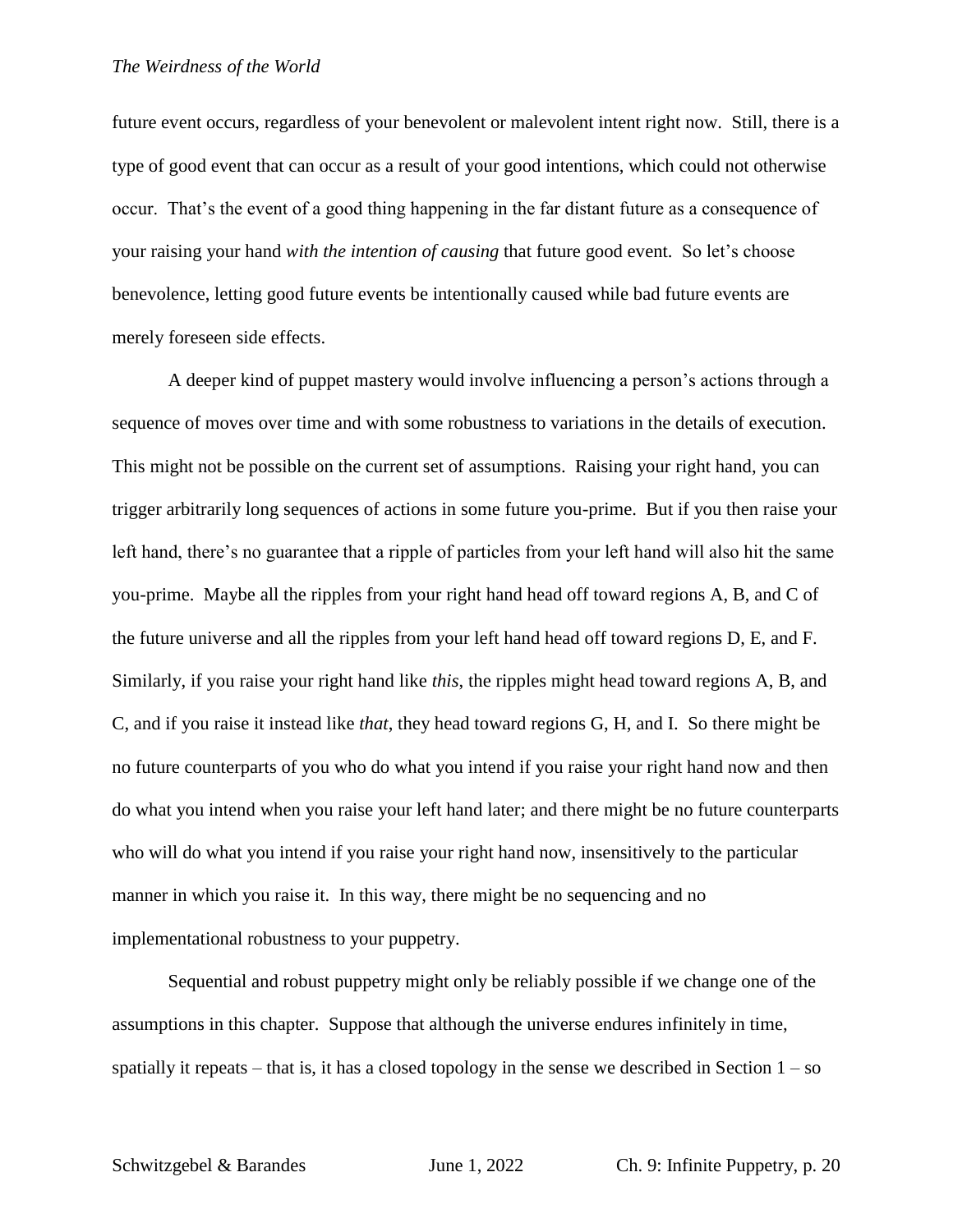that any particle that travels far enough in one direction eventually returns to the spatial region from which it originated, as if traveling on the surface of a sphere. Suppose, further, that in this finite space, every ripple eventually intersects every other ripple infinitely often. Over the course of infinite time each ripple eventually traverses the whole of space infinitely many times; none get permanently stuck in regions or rhythms that prevent them from all repeatedly meeting each other. (If a few do get stuck, we can deal with them using the  $n<sup>m</sup>$  strategy of Section 4. Also the rate of ripple stoppage would presumably increase with so much intersection, but hopefully again in a way that's manageable with the  $n<sup>m</sup>$  strategy.) When you raise your right hand, the ripples initially head toward regions A, B, and C; when you raise your left hand, they initially head toward regions D, E, and F; but eventually those ripples meet.

With these changed assumptions, we can now find future counterparts who raise their right hands as a result of your raising your right hand and who then afterward raise their left hand as a result of your afterward raising your left hand. We simply look at the infinite series of systems that are perturbed by both ripples. Eventually some will contain counterparts of you who raise their right hands, then their left, as a result of that joint perturbation. In a similar way, we can find implementationally robust puppets: counterparts living in systems that are perturbed by your actual raising of your right hand (via the ripple that initially traversed regions A, B, and C) and which are also such that they *would have* been perturbed had you, counterfactually, raised your hand in a somewhat different way (via the ripple that would have initially traversed regions G, H, and I). Multiplying the minuscule-but-finite upon the miniscule-but-finite, we can now find puppets whose behavioral matching to yours is long and implementationally robust, within reasonable error tolerances.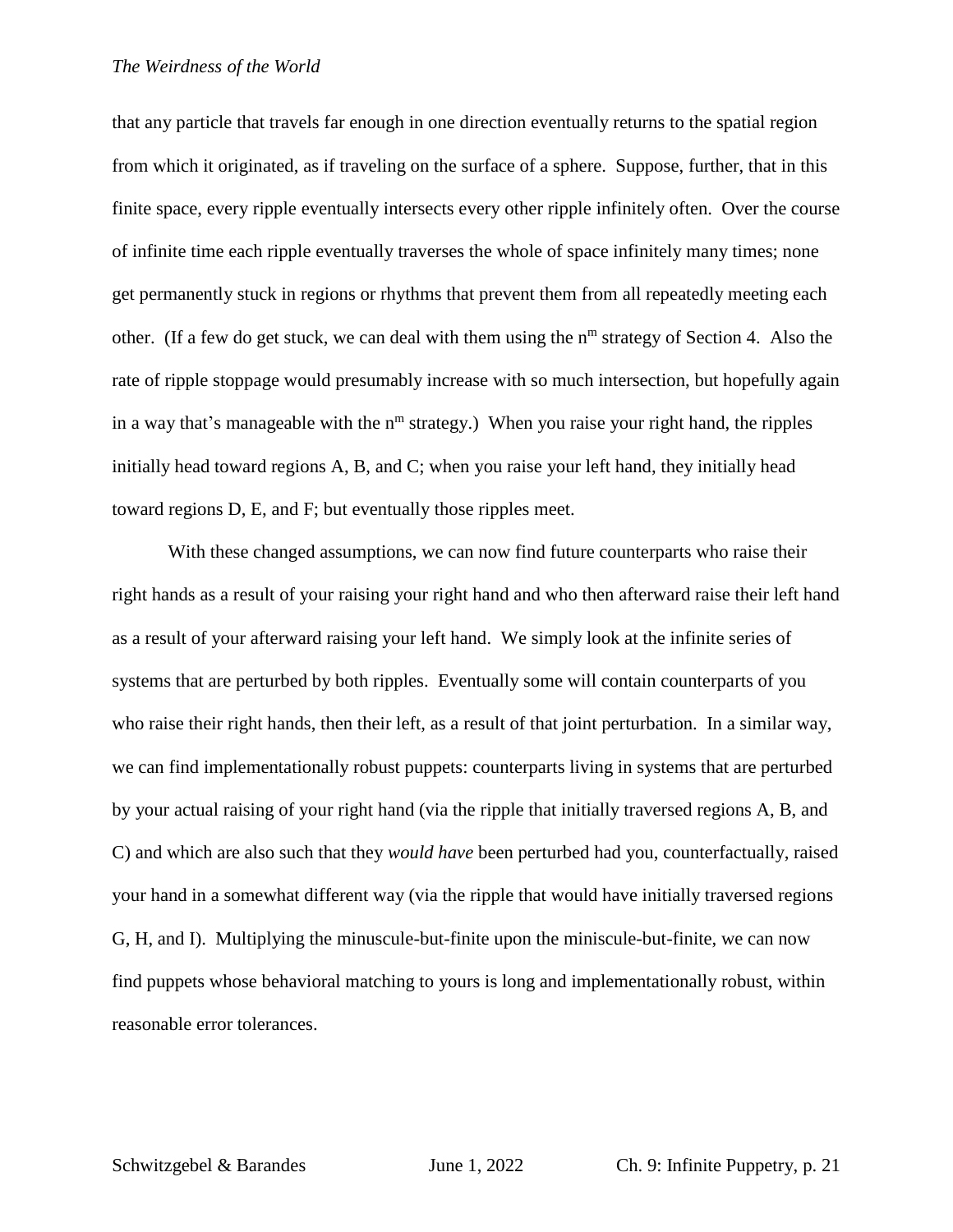## *8. We Might All Be Puppets.*

So far, we have not assumed that anything existed before the Big Bang. But if the universe is infinite in duration, with infinitely many future sibling galaxies, it would be in a sense surprising if the Big Bang were the beginning. It would be surprising because it would make us amazingly special, in violation of the Copernican Principle of cosmology, which holds that our position in the cosmos is not special or unusual. We would be special in being *so close* to the beginning of the infinite cosmos. Within the first *14 billion years,* out of infinity! It's as though you had a lotto jar with infinitely many balls numbered 1, 2, 3… and you somehow managed to pull out a ball with the low, low number of 14 billion. If you don't like a strictly infinite lotto, consider instead a Vast one. The odds of pulling a number as low as 14 billion in a fair lottery from one to a Vastness are far less than one in a googolplex.<sup>26</sup>

Cosmologists don't ordinarily deny that there might have been something before the Big Bang. Plenty of theories posit that the Big Bang originated from something prior, though there's no consensus on these theories.<sup>27</sup> If we assume that somehow the Big Bang was brought into existence by a prior process, and that process in turn had something prior to it, and so on, then the Copernican lottery problem disappears. We're in the middle of a series, not at the beginning of one. Maybe Big Bangs can be seeded in one way or another. Heck, maybe the whole

 $26$  Our reasoning here resembles the reasoning in the "Doomsday argument", e.g., Gott 1993, according to which it's highly unlikely that we're very near the beginning of a huge run of cosmological observers. For a bit more detail, see Schwitzgebel 2022b. For another related perspective, see Huemer 2021.

 $27$  See notes 12 and 13 for references. A note on terminology: "Prior" sounds kind of like "earlier" but is also more general in that there's a sense in which one thing can be ontologically prior to another, or ground it, or give rise to it, even if they one doesn't temporally precede the other (e.g., an object is prior to its features, or noumena are prior to phenomena [see Chapter 5]). Possibly, temporal priority is a relationship that only holds among events within our post-Big Bang universe while whatever gave rise to the Big Bang stands in some broader priority relationship to us.